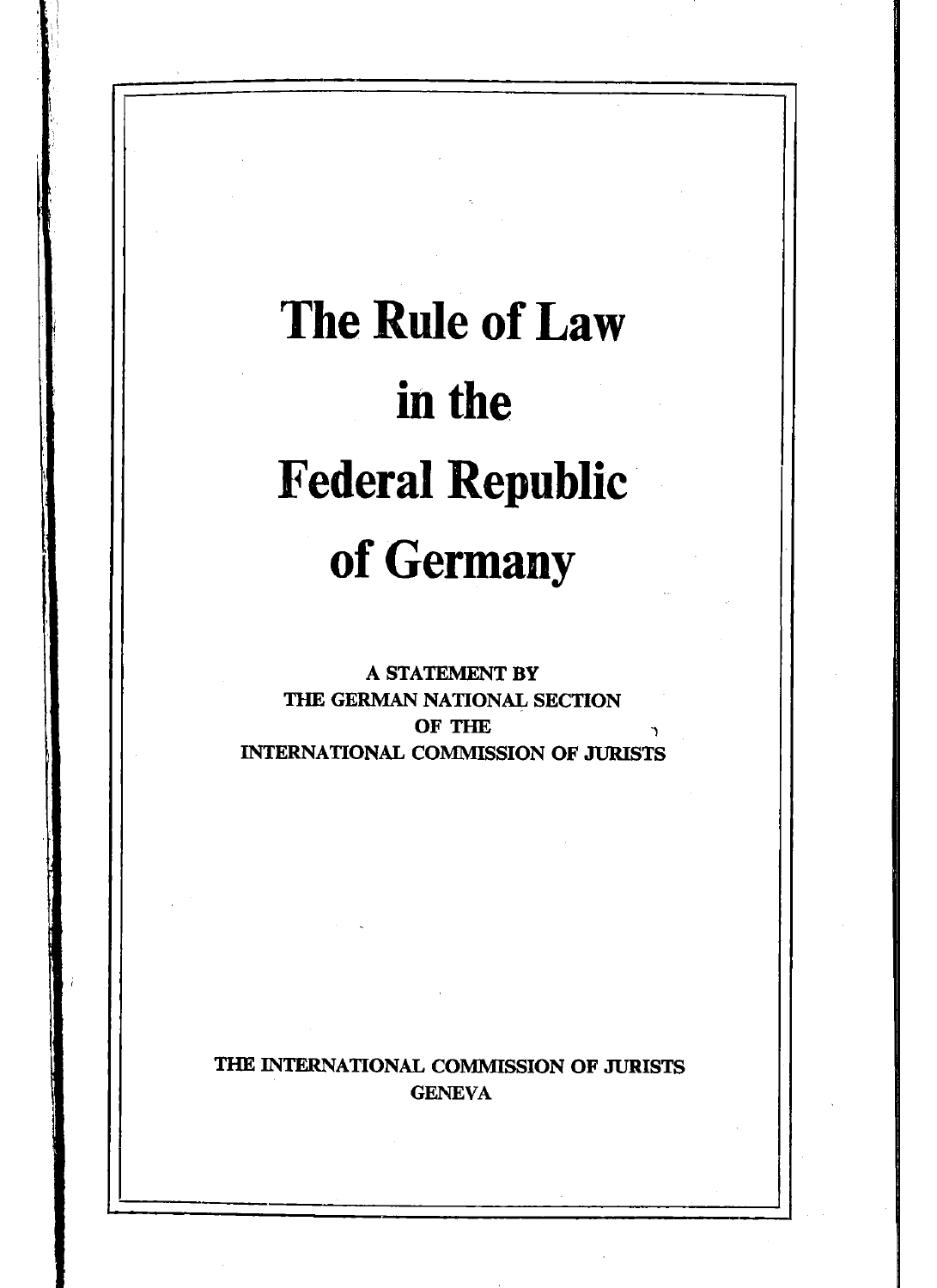### **The answers to the Questionnaire submitted by the International Commission of Jurists were answered on behalf of the German Section of the Commission by its following members:**

| Professor Dr. PETER SCHNEIDER, Mainz                                                       | A. $1 - a$ ) – c)                   |
|--------------------------------------------------------------------------------------------|-------------------------------------|
| Professor Dr. THIEME, Saarbrücken                                                          | $A. 2 - a) - b$                     |
| Professor Dr. GEIGER, Senatspräsident of the Federal                                       |                                     |
| Court and Judge of the Federal Constitutional Court.                                       |                                     |
| Karlsruhe                                                                                  | $(A, 2 - c) - d$                    |
| Generalbundesanwalt Dr. GÜDE, Karlsrühe                                                    | A. $3 - a$ ) – e)<br>and $E. 1 - 3$ |
| Professor Dr. SCHUHLY, Freiburg                                                            | $(A. 4 - a) - e)$                   |
| Dr. RUDOLF KATZ, Vice President of the Federal<br>Constitutional Court, Karlsruhe          | $B. 1 - 3$                          |
| Professor Dr. PETER SCHNEIDER, Mainz and<br>Assistant Referendar H. WALLAU, Mainz          | $B.4 - 6$                           |
| Dr. HECK, Judge of the Federal Constitutional Court<br>and of the Federal Court, Karlsruhe | $C. 1 - 5$                          |
| Attorney Dr. ZUTT, Mannheim                                                                | $D. 1 - 4$                          |

#### DECEMBER 1958

 $\overline{\phantom{a}}$ 

#### Printed by

INTERNATIONAL COMMISSION OF JURISTS OLD ADDRESS: 47, Buitenhof, The Hague, Netherlands

NEW ADDRESS:

6 RUE DU MONT-DE-SION

**GENEVA** 

**SWITZERLAND** 

Inquiries for additional copies should be sent to this address or, for the German text, to

DEUTSCHE SEKTION DER INTERNATIONALEN JURISTEN-KOMMISSION Frankfurt-M., Mainzer Landstrasse 28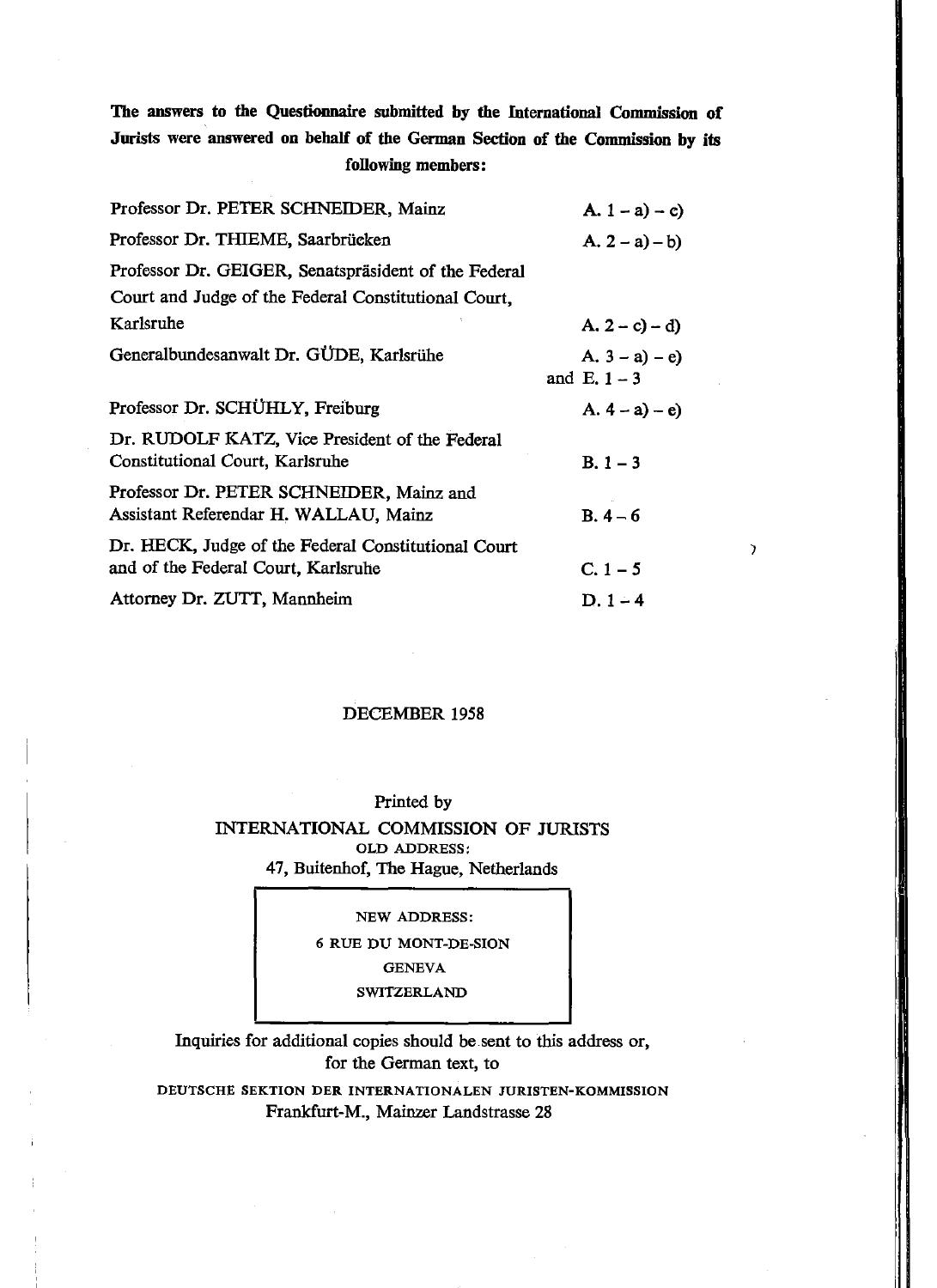## **CONTENTS**

| А.                                                      | Administrative Authorities and the Law                                                                 |    |  |  |  |  |  |  |
|---------------------------------------------------------|--------------------------------------------------------------------------------------------------------|----|--|--|--|--|--|--|
|                                                         | 1. Legislative Power.<br>$\sim$<br>- 12                                                                | 7  |  |  |  |  |  |  |
|                                                         | Activities (Other than Legislative) of Administrative<br>2.                                            |    |  |  |  |  |  |  |
|                                                         | Authorities                                                                                            | 8  |  |  |  |  |  |  |
| 3. Administrative Authorities and Criminal Prosecutions |                                                                                                        |    |  |  |  |  |  |  |
|                                                         | 4. The Legal Position of the Police.<br>and the state of the state of                                  | 15 |  |  |  |  |  |  |
| В.                                                      | The Legislative and the Law                                                                            |    |  |  |  |  |  |  |
|                                                         | Limitations of Lawmaking Power of the Legislative                                                      | 19 |  |  |  |  |  |  |
|                                                         | Powers over Members and Public                                                                         | 22 |  |  |  |  |  |  |
| C.                                                      | The Judiciary and the Law                                                                              |    |  |  |  |  |  |  |
|                                                         | Introduction.                                                                                          | 25 |  |  |  |  |  |  |
|                                                         | Selection, Dismissal and Promotion of Judges                                                           | 25 |  |  |  |  |  |  |
| D.                                                      | The Legal Profession and the Law                                                                       |    |  |  |  |  |  |  |
|                                                         | Introduction.<br>$\sim$ $\sim$ $\sim$ $\sim$ $\sim$ $\sim$ $\sim$<br>$\sim 10^{-1}$ and $\sim 10^{-1}$ | 34 |  |  |  |  |  |  |
|                                                         | Admission, Supervision and Expulsion                                                                   | 34 |  |  |  |  |  |  |
|                                                         | Limitations of Freedom to Represent Clients                                                            | 36 |  |  |  |  |  |  |
|                                                         | Refusal to Represent Clients                                                                           | 38 |  |  |  |  |  |  |
| Е.                                                      | The Individual and the Legal Process                                                                   |    |  |  |  |  |  |  |
|                                                         | Right to be Heard and Represented by Lawyer                                                            | 39 |  |  |  |  |  |  |

5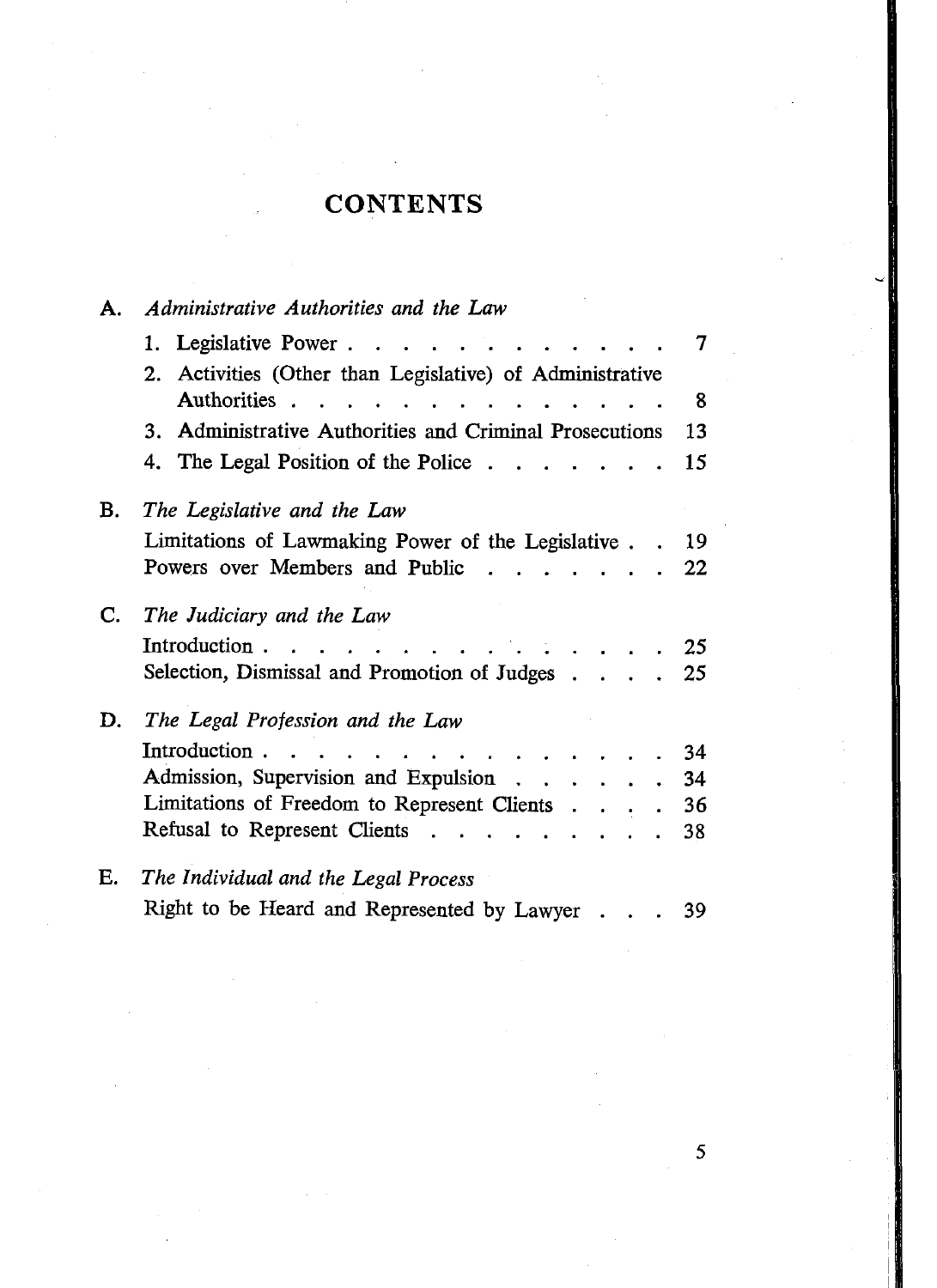### **A. ADMINISTRATIVE AUTHORITIES AND THE LAW**

#### **1. Legislative Power**

*a) Have any administrative authorities the right to make laws by virtue of their own authority?* 

The Executive is not competent to legislate in the formal sense of the word. Even in the event of a legislative emergency Constitution, Art. 81), it is - failing a majority in the *Bundestag* (Lower House) empowered to pass an urgent Bill only with the concurrence of the *Bundesrat* (Upper House) [reserve of legality]. The case of legislative emergency has not arisen so far.

*b) Have any administrative authorities the right to make laws (or ordinances, decrees or regulations) by virtue of authority delegated* to them by some other organ or organs of the State? If so, by what *organ or organs of the State is such authority delegated?* 

The power to lay down general legal norms belongs intrinsically to the Legislative. The latter can however delegate its competence to a certain extent to the Federal Administrative Authority or to the *Land* governments. Art. 80 (I) of the Constitution defines the conditions in which the Federal legislature can make a law empowering those same authorities to issue decrees. The contents, purpose and scope of such power must be defined in the law in question. The definition given in the Constitution excludes so-called enabling laws, in which the Legislative renounces its legislative powers as a whole in favour of the Executive, and so-called blank laws, in which the Legislative gives the Executive carte-blanche in certain spheres to take the necessary measures by issuing decrees. In such cases, the contents, purpose and scope of the authorization are not adequately defined.

From the very beginning the Federal Constitutional Court decided in favour of a relatively narrow interpretation of Art. 80 (I) of the Constitution. It expressed itself as follows in the first judgment it gave in connection with this matter (Decisions of the Federal Constitutional Court, Vol. I, page  $14$  ff.):  $-$  Parliament must not be able to divest itself of its responsibility as a legislative body by transferring part of the legislative power to the Government without having carefully considered and accurately defined the limits of the powers thus to be transferred. The Government, indeed, must not take the place of Parliament on the strength of an ill-defined warrant. The question whether the contents, purpose and limits of the warrant are sufficiently well defined can only be decided in each individual case; but the necessary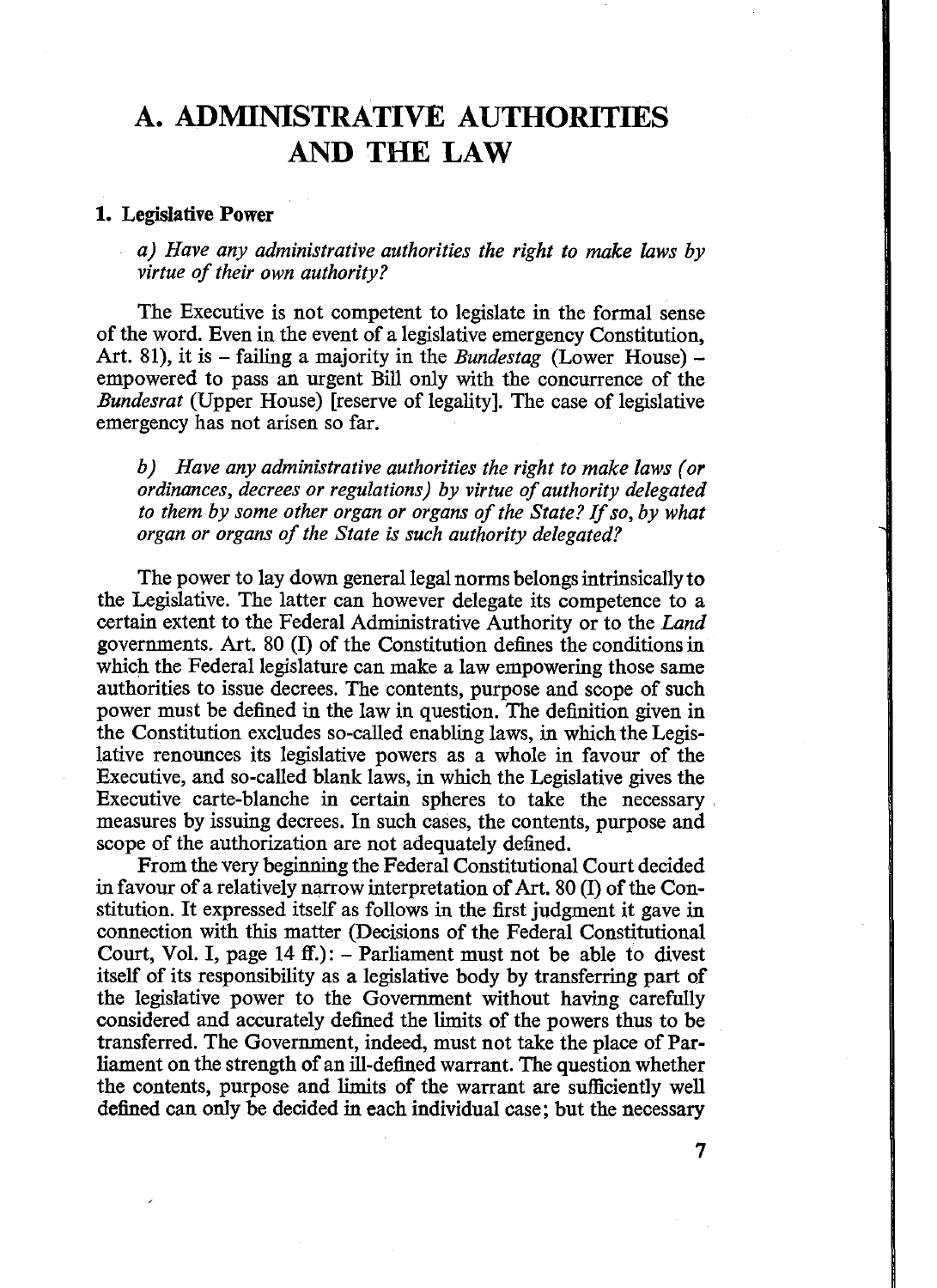limitations are lacking if it does not clearly stipulate in what cases the warrant will be used and with what tendency, and what the contents of decrees issued on the strength of the warrant might be.

It thus appears that the legislator is competent to delegate lawmaking. Sub-delegation is not possible save where it is provided for in the law. In this case the transfer of the warrant requires a legal decree.

*c. By what procedure (if any) and before what body (if any) can the legality of a law, ordinance, decree or regulation made by an administrative authority be determined?*

Reviewing power of the legality of a law, ordinance, decree or regulation will lie especially with the judicial bodies by virtue of the judges' general right to put the law to a test. This refers to the power of the judge to test *incidenter* the legality of a decree in its formal and material aspects, that is, to review the validity of its promulgation and its compliance in substance with the law and with jurisprudence. Judicial review further includes the question of acts in excess of judgment and in misapplication of judgment. Should a judge decide that an ordinance is faulty, he does not annul it, but simply does not apply it in practice. The only authority competent to repeal such ordinance is its originator. In the rare cases where a decree violates Constitutional Law only, for instance, if the warrant is based on a Constitutional provision (Constitution, Art. 119), the Federal Constitutional Courtis competent within the meaning of Art. 100 of the Basic Law. Review by the Constitutional Court also applies in the case of differences of opinion between Federal authorities as regards the interpretation of the Constitution. (Const., Art. 93, I, 1 in conjunction with paras. 13 (5) and 63 to 67 of the Law of 12 March 1951 on the Federal Constitutional Court), as well as in cases where a review of general norms is requested by Constitutional bodies at Federal or at *Land* level (Constitution, Art. 93,1, 2, in conjunction with the Law of 12 March 1951 on the Federal Constitutional Court).

ř

Apart from the juridical instruments of review, the usual Parliamentary machinery should also be mentioned.

**2. Activities (Other than Legislative) of Administrative Authorities**

*a) By what procedure (if any) can an administrative authority be compelled to carry out a duty which is imposed upon it by law?*

Art. 19, para. 4 of the Constitution guarantees to everyone the right to appeal to the courts if he has been injured in his rights by the public authority.

1) In the case of violation of the law by the public authority in the exercise of its functions, the following remedies are available:

**8**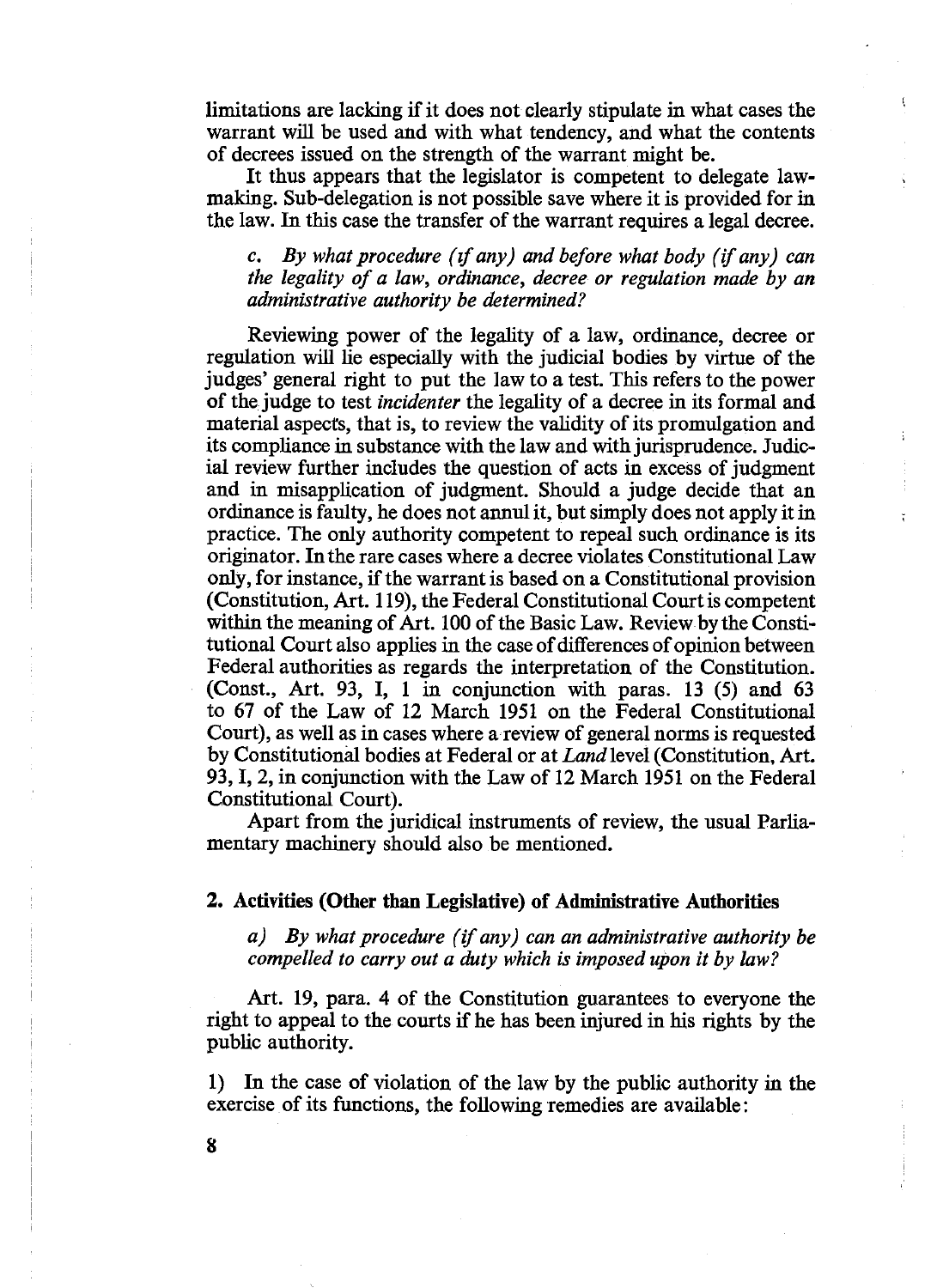I. An action before the general administrative tribunals or before special administrative tribunals (Finance Tribunals, Social Tribunals), which enjoy the same personal and material independence as the regular courts. The action can be brought for performance of an obligation to which the plaintiff has a legal claim, if the administrative authority refuses to take action at all or if it explicitly refuses to carry out that duty.

II. For certain isolated claims, there is provision for an action to be brought before a civil court instead of an administrative tribunal. This applies, for instance, to claims for the granting of compensation for expropriation, and, in some *Lander,* to claims by civil servants.

III. In so far as the legal provisions covering the case of violation of obligation by the administrative authorities may still be insufficient in spite of this detailed regulation, Art. 19, para. 4 (2) of the Constitution always provides the possibility of appealing to the regular courts as an auxiliary measure.

IV. Apart from the possibility of appealing to the courts as provided for under I—III above, there is also the possibility of appealing to the administrative authorities themselves, and in particular to the higher authority of the department involved, which higher authority can through official channels enforce the performance of the obligation.

V. Finally, there is the right of access to Parliament with a petition. Parliament can discuss the matter and, by invoking its Parliamentary responsibility, compel the administration to fulfil its legal obligations.

2) If it is a case of an obligation violated by the administrative authority, not in the exercise of its public functions but in its capacity as subject of obligations under the Civil Code - which capacity it possesses like any other citizen – the authority in question can be summoned before the civil court in accordance with the general provisions of Civil Procedure.

3) Legal judgments pronounced against an administrative authority are enforceable. However, this possibility is limited in so far as a) execution in the case of a financial claim against the State takes place through administrative channels, and b) execution in the case of a financial claim against other corporations under public law requires the authorization of the State Control Authority, which however may not be refused but only serves to define the objects to be affected by the execution.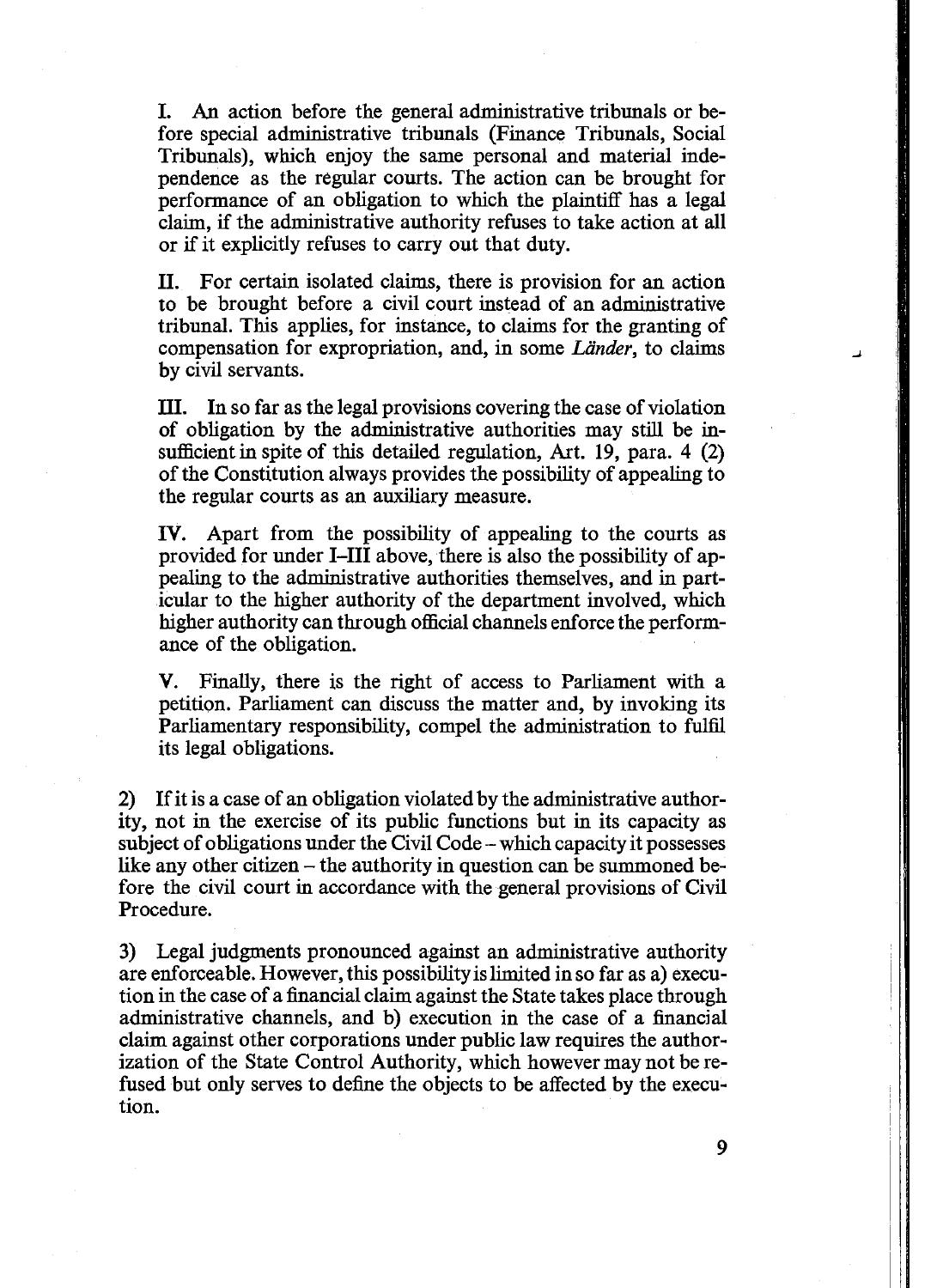*b) By what procedure (if any) can an administrative authority be restrained from carrying out acts:*

*i: in excess, or misapplication, of powers vested in it by law? ii: which would, if committed by a private individual, constitute a legal wrong?*

Under German law, cases under question b) are dealt with according to the same procedure as the non-fulfilment of an obligation imposed by law. The answers to question 2. a) therefore apply also to this question. In particular, the answer under a)l) above applies to question b) (i), and the answer a) 2) applies to question b) (ii).

*c) What remedies (if any) are available to the individual who has suffered damage as a result of acts of omission or commission falling under A 2) a and b above? In particular:*

*i. against whom (e.g., the wrongdoing agent, the responsible organ or the State)?*

*ii. if against or concerning the State or a State organ, does the complainant have the same facilities for making good his case that he would have against another private individual or where the State or a State organ was not concerned (e.g., compulsory production of State documents as evidence)?* 

Under German law, the citizen has the following rights:

1) He has a "contractual" title (for thirty years) to compensation for the full damage (including lost profits), if the administrative authority - acting legally *ab initio -* has deprived him of a piece or pieces of property and taken same into official custody ("custody relationship"), or if the administrative authority has in the same way deprived him of the power to exercise other valuable rights ("trustee relationship"), or if the administrative authority has stablished, unilaterally or with the citizen's agreement, a special power relationship between him and the State with specific maintenance obligations towards him (e.g. the status of the civil servant, of the prisoner in custody, etc.), and the authority now, within this "quasi-contractual relationship", fails wrongfully (deliberately or by negligence) totally or partly to fulfil one of its duties under the heading of "guardianship", "trusteeship" or "social welfare", and thereby causes the citizen to suffer material damage. Such title is not defined by law, but has been developed by the courts by analogy to the provisions of the Civil Code.

2) The citizen who has suffered damage through a measure taken by an administrative authority has furthermore the right of action (within three years) in accordance with the provisions of section 839 of the Civil Code, under the following conditions: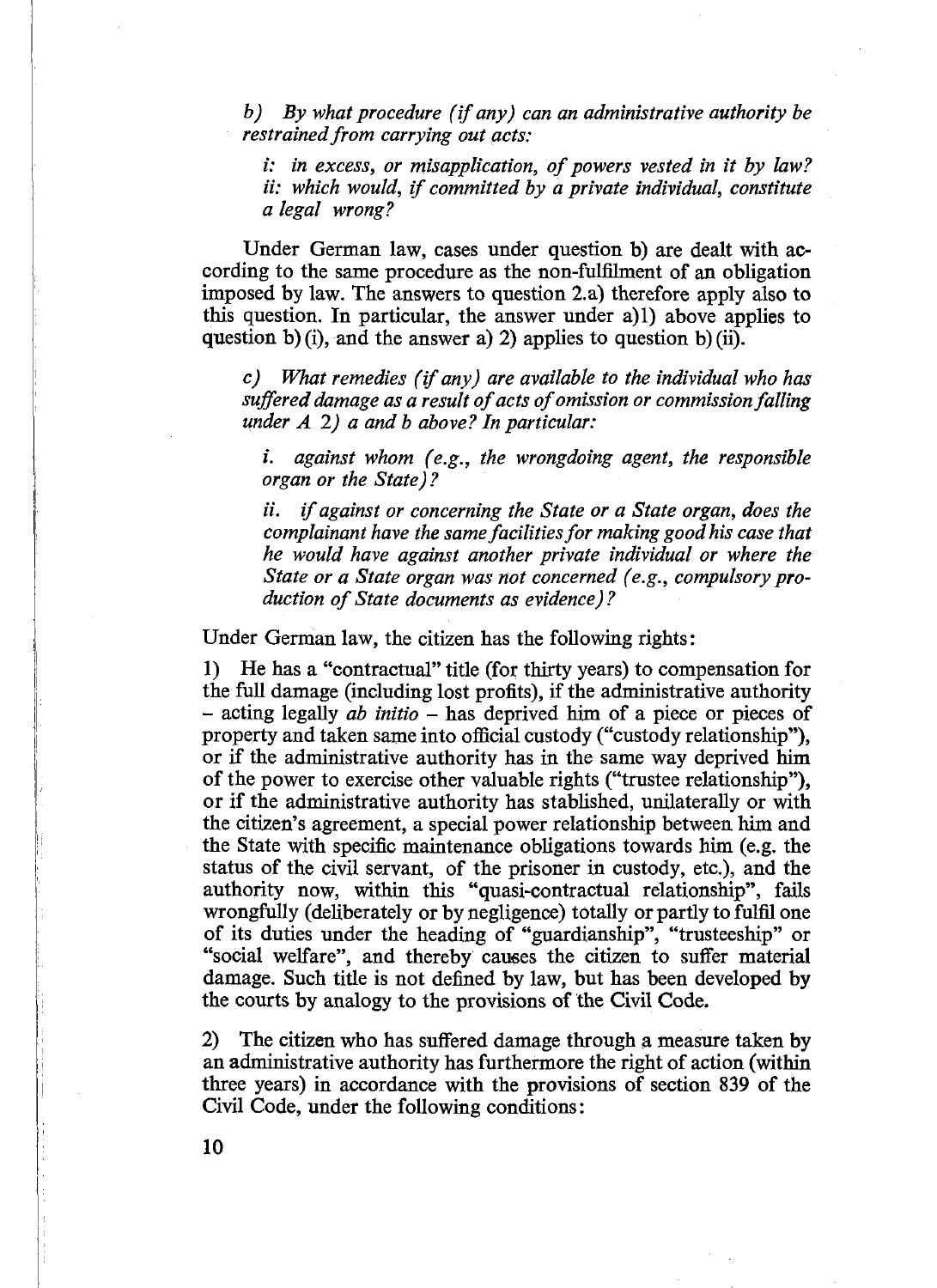a) The behaviour (by acts of commission or omission) of the departmental official or employee concerned or of the official responsible for the faulty organization of the department or for supervision of that department must be in the form of a violation of one of his official duties which is also his *duty towards the wronged citizen* (as opposed to official duties which have been laid down exclusively in the general "public interest"). The administration of justice has so greatly extended in the field of an agent's "official duties towards a third party" that nowadays that notion includes in practice every instance of behaviour which runs counter to the law, which constitutes in particular an excess of the authority legally held by the official ("the department"), or which can be qualified as a "misapplication of judgment" or as an action in "excess of judgment".

b) The official duty towards the third party must have been violated *wrongfully* (deliberately or by negligence – slight negligence suffices).

c) The wrongful violation of official duty must have caused *damage to property.* There is also compensation for loss of profit. In the case of damage to health, furthermore, compensation may be claimed in accordance with the general rules.

3) The citizen whose property (real estate, commercial enterprise, any other property rights or legal claims of financial value) was subjected by an administrative authority to objectively illegal interference (i.e. not necessarily wrongfully) in a way resulting in devaluation of the property from the economic point of view (difference between the value of the property before and after the said interference), has a claim tp compensation for this loss of property, a "claim to compensation for interference amounting to expropriation". Thus the claim does not extend to the loss of profit. This claim is not expressly defined by law but has been evolved by the administration of justice during the development of compensation regulations under expropriation law. There is a corresponding effect in the so-called "claim for sacrifice" which exists, *inter alia,* if an administrative authority interferes illegally with the personal freedom or the health or the life of a citizen and the latter is compelled to incur expense in order to regain his personal freedom or his health. The "claim for sacrifice" does not bear on any damage but only leads to indemnification for the *sacrifice of property* the injured party has had to make owing to illegal interference by the authorities. The "compensation claim" and the "claim for sacrifice" lapse after thirty years.

c) (i). Regarding the three situations mentioned in the question, no claim can be raised against an individual official (exception: a notary is personally responsible for infringement of his official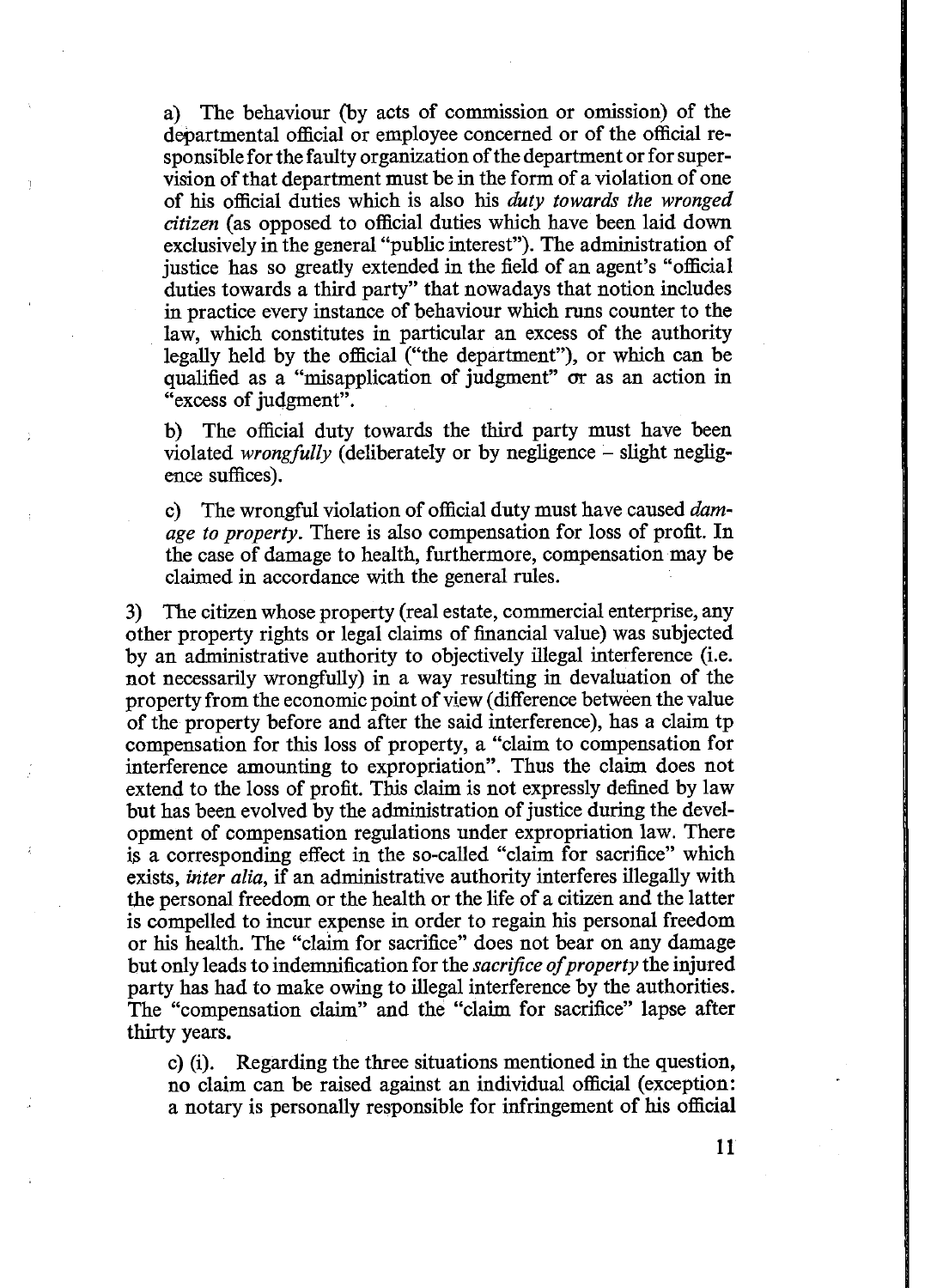duty), and never against an administrative authority, but fundamentally against the *State* or against another corporation of public law (municipality, *Kreis,* University, etc.). Thus, the legally responsible authority is established in the first case according to the body to which the commission or ommission of the department is to beattributed under applicable state law; as a rule the determining factor is which body has set up the department. In the second case, liability attaches in principle to the body which employs the agent who has infringed his official duty. In the third case, responsibility rests with the body which has benefited from the infringement or, where such benefit cannot be ascertained, with whichever body is accountable for the official's action.

c) (ii). In general the position of the citizen who claims compensation for damage from the State (or from another body) is no worse than his position when he claims compensation from a private individual. However, the following special aspects should be borne in mind:

1. *Under substantive law* there exists in the case no claim for compensation for infringement of official duty *by negligence* wherever the complainant can claim compensation for the damage from a third party (a private individual); likewise the action does not lie if the complainant has neglected to avoid suffering the damage by making use of legal remedies (complaint, action in avoidance, etc.).

2. *Under procedural law,* for *part* of the claims – in as much as the legal regulations of the *Länder* are not uniform – action before a Civil Court must be preceded by a so-called "action for redress". This means that the claim must first be dealt with under a special administrative procedure and only if this has failed can the claim be submitted to a court. Apart from this, court cases dealing with such claims against the State are subject to exacdy the same provisions as apply in civil cases between private individuals.

### *d) By what body or bodies are the remedies available under A. 2 c) above determined?*

The basis for the claims in question is provided by a statutory law or a custom with equal standing. Applicable procedural provisions are also contained exclusively in statutes. Thus the body competent to introduce changes (additions, amendments, deletions) in existing legal provisions is the Legislature (Parliament and other constitutional bodies that participate in legislative procedure), and not the Government or the administrative authorities. However, as already remarked in a different connection, court decisions have substantially contributed to the favourable consideration of claims.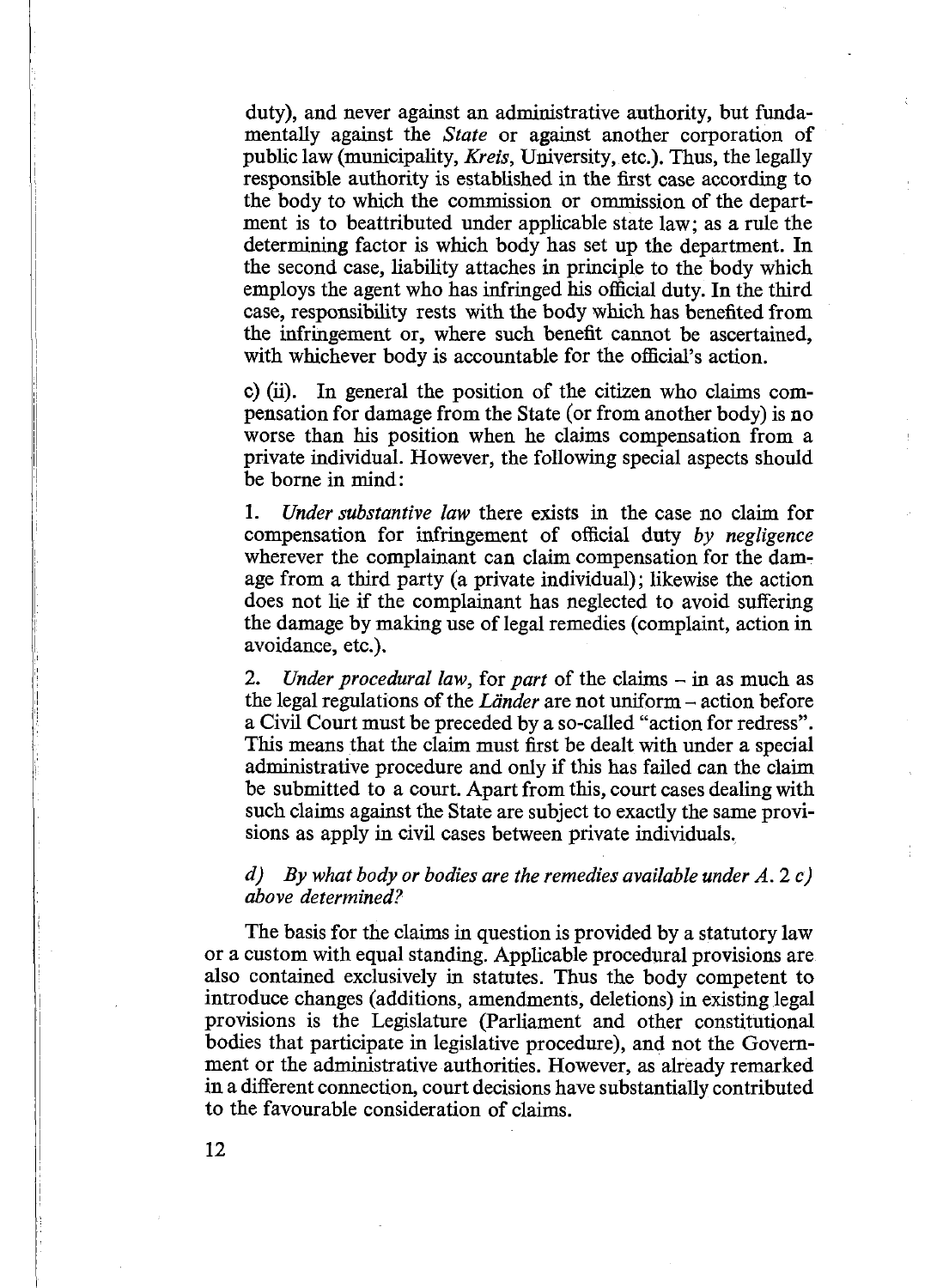### **3. Administrative Authorities and Criminal Prosecutions**

*a) What person or body is ultimately responsible for the initiation or discontinuance of criminal proceedings?* 

The body which initiates Criminal Prosecutions for all actions liable to prosecution and punishment by a court is the Office of the Public Prosecutor (Code of Criminal Procedure, paras. 152 (2) and 160 (1)). This office is responsible for the legality and regularity of the preliminary proceedings which start at the time suspicion of an indictable offence arises and end with the suspension of proceedings or with the formal accusation (Code of Criminal Procedure, paras. 151 ff., 158ff., 170 ff.). It alone is competent to commit for trial (monopoly of accusation: Code of Criminal Procedure, para. 152 (1). The power of administrative authorities to commit for trial (formerly Code of Criminal Procedure, para. 424) has been abolished.

There are a limited number of exceptions to the principle that the Public Prosecution is the body responsible for criminal prosecutions. Thus, particularly in the case of tax offences, the finance authorities have a considerable number of rights and duties in connection with the criminal proceedings (Tax Regulations of 1919, paras. 440 ff.). The right of indictment of the finance authority (Tax Regulations, para. 472 (2)) however is but a subsidiary right, available after Public Prosecution rejected an application for the prosecution of a tax offence. Prosecution, of the so-called administrative wrongs, of irregularities which do not constitute true criminal acts, but are offences against regulations for the establishment and maintenance of order, is placed by the Economic Criminal Law of 9 July 1954 and the Law on Irregularities of 25 March 1952 in the hands of the administrative authorities, which prosecute such acts after a conscientious examination (principle of opportunity) and must punish them with a fine.

### *b*) Does such a person or body enjoy a discretion in the exercise of *the powers given under a) above?*

The Public Prosecution enjoys no discretion in deciding whether to indict. It is indeed subject to the *principle of legality* (obligation to prosecute) of para. 152 of the Code of Criminal Procedure. According to this, the Public Prosecution is *bound,* unless otherwise provided for by law, to intervene in all acts subject to prosecution and punishment by a court provided that there is sufficient factual evidence. The principle of leglity is safeguarded by the judidial procedure of enforcing an indictment (Code of Criminal Procedure, para. 171 ff.) which is available to the injured complainant, and by penal sanctions (Criminal Code, paras. 336, 341, 344, 346). In its essentials, legality is sacrified to expediency only with reference to trivial offences.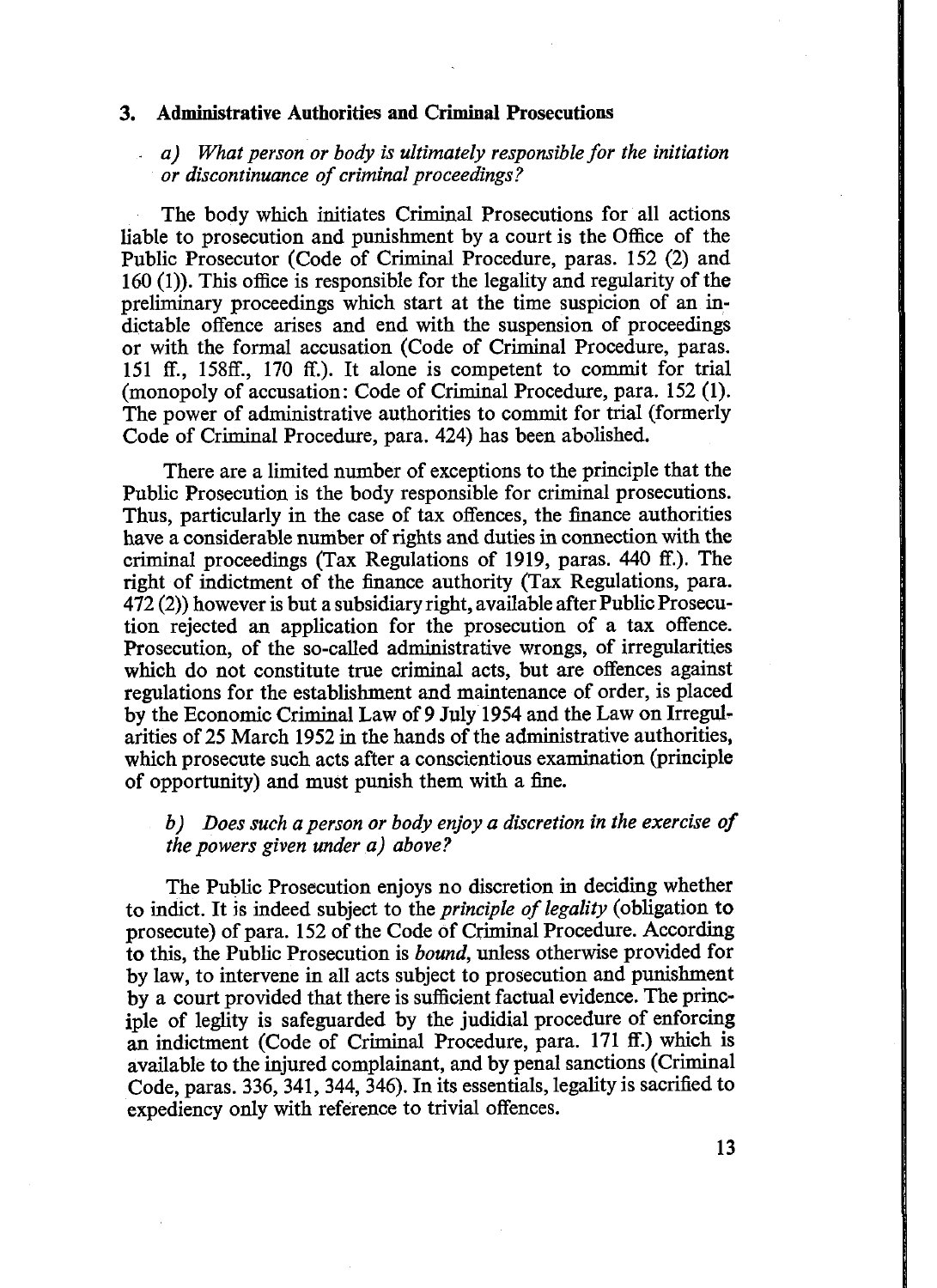The Public Prosecution, which is a body organized as a monocratic hierarchy – so that persons assisting the chief official act as his deputies (Law on the Constitution of Courts of 27 January 1877, para. 144), and he has the right of devolution and substitution in respect of all prosecuting officials in his district *(ibid.,* para. 145) - falls under the supervision and direction of the Ministry of Justice *(ibid.,* para. 147). All officials of the Public Prosecution are bound by the directives received from their superiors *(ibid.,* para. 146). In view of this organization of the Public Prosecution and its subjection to internal directives, any possible influence of the Legal Administration on prosecutions is limited in law to the matters which the Prosecution may decide after conscientious examination and which arise mainly in the field of technical and tactical, non-legal questions. Only directives issued according to law are binding. The judicial departments themselves, including the Minister of Justice, are subject to the *principle of legality* to the same extent as the Public Prosecution. Directives which run counter to the principle of legality or which, if followed, would result in a punishable abuse of office (Criminal Code, paras. 336, 341, 344, 346), are therefore not binding. Furthermore, the attitude of the prosecutor in a case towards the factual result of the trial is not subject to the right of directive.

*c) For what period can the authority responsible for criminal prosecutions hold an accused person in confinement without recourse to the Court?*

The Public Prosecution cannot hold anyone in confinement longer than until the day following arrest without recourse to the Court. (Constitution, Art. 104; Code of Criminal Procedure, paras. 114b, 128).

*d) In the procedure applicable to criminal trials does the prosecutor have the same rights and duties, as regards presentation of the case and production of evidence, as the accused person?* 

The Prosecution has at all stages of the trial an *official* position as a State organ and as such has the duty to use its judicial position to promote the truth and to achieve justice, and to do this also *for the benefit* of the accused (Code of Criminal Procedure, para. 160(2). Without prejudice to this official position, for which the Code of Criminal Procedure makes allowances (e.g. in paras. 194, 196, 231, 236, 247), that Code moves a very long way from the principle of "equality of weapons", of equal rights for the Prosecution and the accused. This applies in particular to the *presentation of the case* (paras. 136, 136a, 137, 149, 166, 169, 181, 190 (2), 192, 193, 201, 215, 216, 143 (3), 257, 258 (1) (3)) and to the *submission of evidence* (paras, 166, 169, 193, 195, 201,208, 215, 216, 219,220, 222, 224,225, 239,240 (2), 244 (3-6), 245, 246). However, in its search for the truth, the Court has got to extend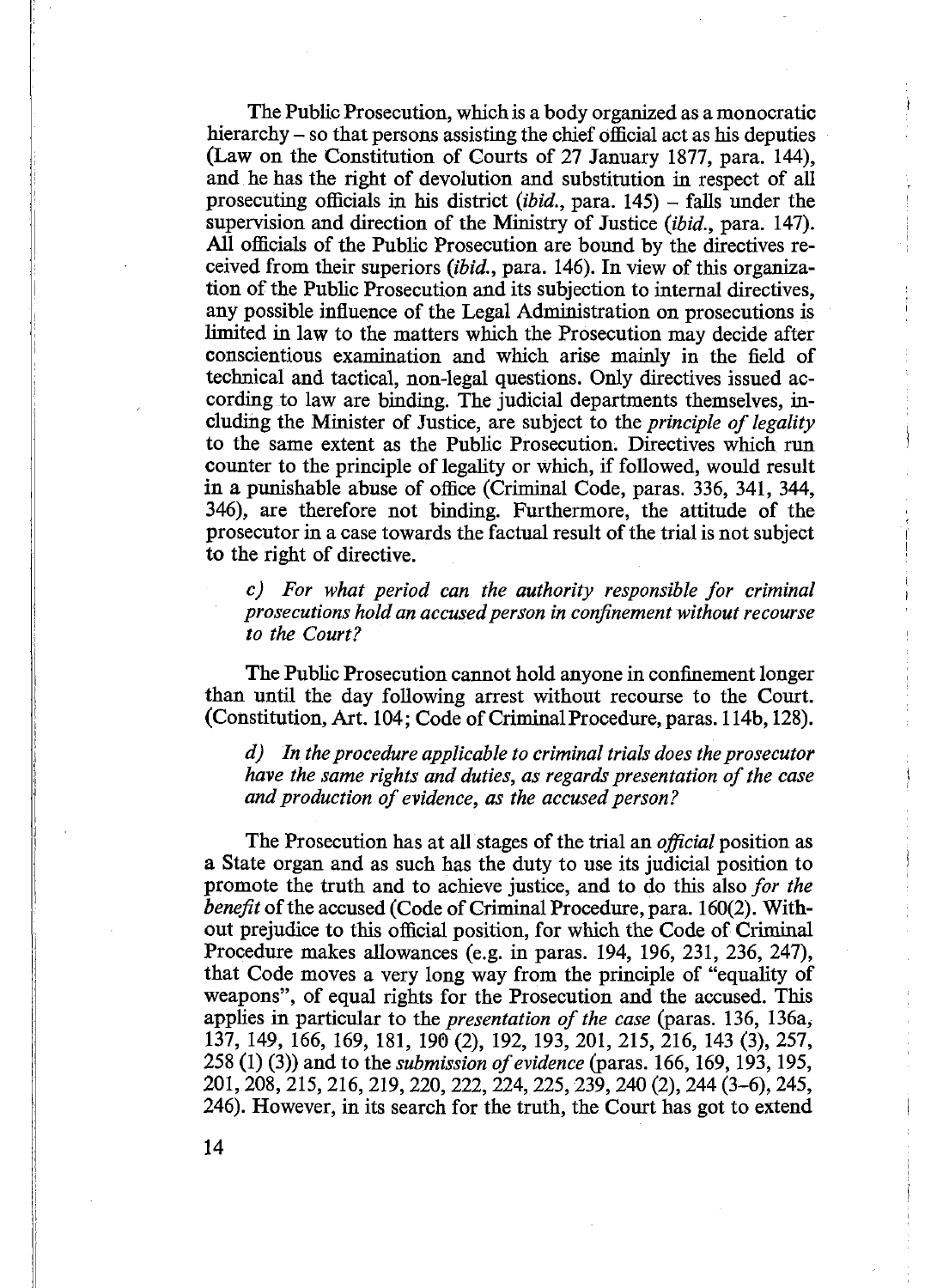in its official capacity its search for evidence – independently of motions by parties  $-$  to all facts and evidence that are of significance for its judgment (Code of Criminal Procedure, para. 244 (2)).

*e) What person or body (if any) can pardon or suspend the sentence of a convicted person?* 

1. *Right of pardon*. The right of pardon normally comprises, for the Federal Republic as well as for the *Lander,* the power to remit, reduce or change legally imposed punishments, additional punishments and incidental punishments such as costs, or to cancel their execution entirely.

The right of pardon at Federal level is exercised by the President of the Federal Republic. In the *Lander* the right of pardon is exercised in most cases by the *Land* Prime Minister, but in some instances by the *Land* Government or by the Senate.

2. *Quashing of judgments*. Whatever the sentence of a Criminal Court may have been, the sentenced person may use the existing legal remedies to appeal to higher Courts to review the sentence. The only exceptions to this are judgments pronounced by the Federal Court of Justice and the Higher *Land* Courts in those matters for which they are competent in first and last instance (Law on the Constitution of the Courts, paras. 120, 134). There is no appeal against these judgments.

### <span id="page-11-0"></span>**4. The Legal Position of the Police**

### *Introduction*

The term "police" has no unambiguous meaning in German Constitutional Law. It is applied equally well to an administrative function and to an administrative organization. As an administrative function, "police" means the public task, which belongs mainly to the State, of maintaining law and order, of protecting legally recognized property and in particular of protecting the State itself. This task is stated in the provisions of the Police Laws (e.g., para. 10 II, 17 of the former Prussian General Law of the *Land,* para. 14 of the Prussian Law on Police Administration of 1931, and para. 1 of the Baden-Wiirttemberg Police Law of 1955).

As an organizational designation, the word "police" is again used with various meanings in Germany today. The most significant distinction is that between "administrative police authorities" and "executive police authorities". The administrative police authorities (also called simply "police authorities") lay down the measures to be carried out by the police in the execution of its task in specific cases ("police instruction") or in general ("police directive"). The executive police

*\*

15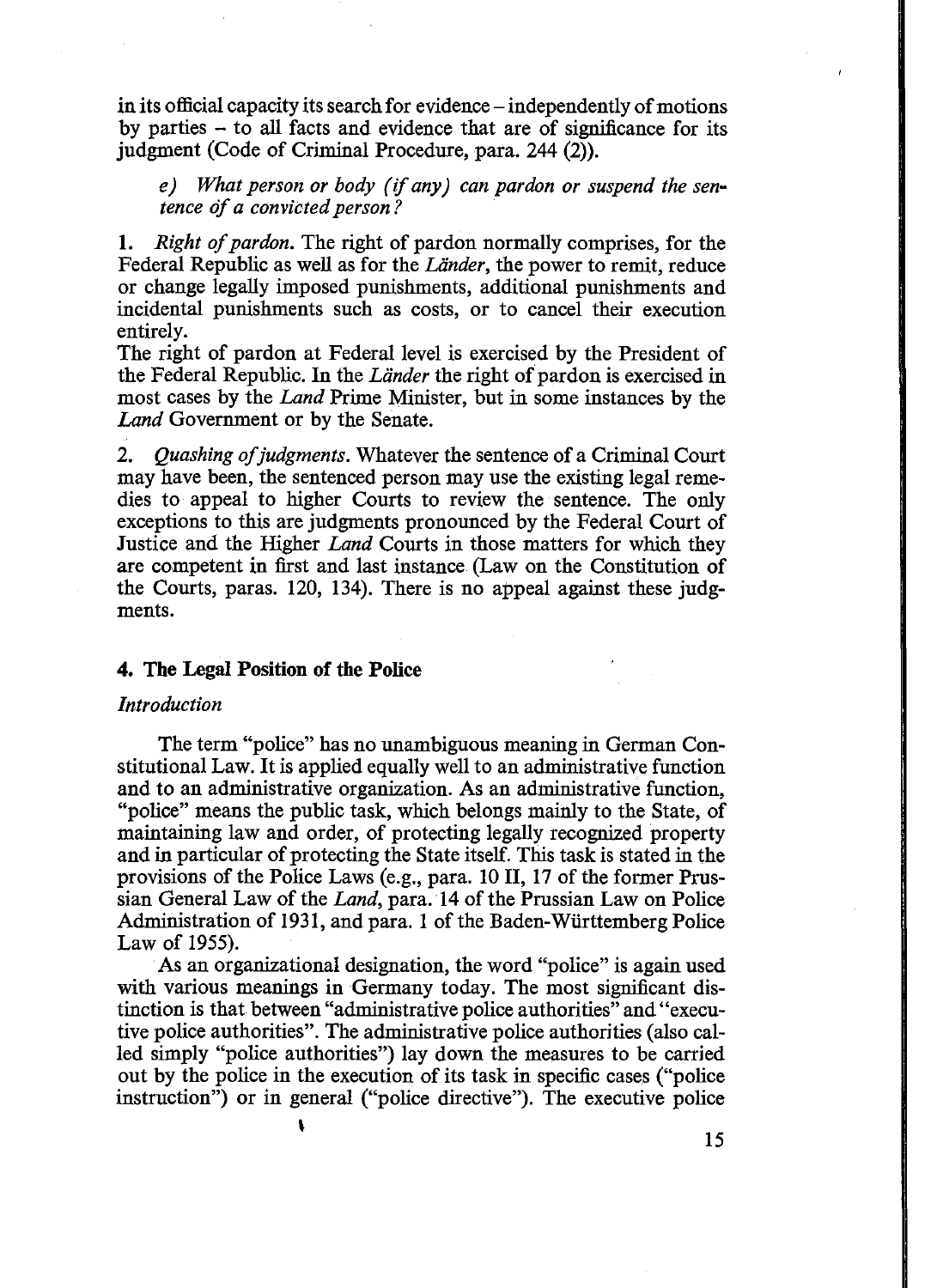authorities (also called police units) have the duty to implement the measures ordered and, in certain conditions, to act under their own initiative to ensure the immediate success of the police tasks. There is a tendency to reserve expressions like "police service", "police official" or simply "police" to the executive police authorities and officials, and no longer to apply the designation of "police" to the administrative police authorities, but rather to call these "administrative authorities", "public order authorities", "offices of law and order", etc.

It is a peculiarity of German law that, according to the provisions of the Code of Criminal Procedure, the police has to co-operate in criminal prosecutions. Under para. 163 of the Code of Criminal Procedure, all police units (police authorities) and police officials shall investigate criminal acts, shall take all the necessary immediate steps to avoid prejudging the case, and shall communicate the results of their enquiries to the prosecuting authorities. According to paras. 161, 189 of the Code of Criminal Procedure they shall also satisfy all requests from or instructions of the public prosecutor or of the examining magistrate.

According to para. 152 of the Law on the Constitution of Courts, police officials can be formally nominated as auxiliaries of the Prosecution; in such case, their actions as a whole are under the supervision of the prosecuting authorities.

As to which of its meanings applies to the word "police" in the questionnaire, "police" here is evidently to be understood in the organizational sense, namely "police service" and "executive police authorities".

### a) What organ of the State is ultimately responsible for the con*duct of the Police?*

The police is part of the Executive. Its organization and its subordination to the Government used to vary in the different *Lander* and now again vary considerably. Nowadays the police in the *Lander* of the Federal Republic is mostly a State institution, i.e. the executive police authorities and officials are appointed and supervised by the State. In some *Länder*, however, there are also executive police forces that are not State but municipal institutions; but in their case as in that of the State executive police authorities, responsibility for the behaviour of the police rests ultimately with the State supervisory and directing authorities  $-$  e.g. administrative districts, and, in the last instance, with the Minister of the Interior – who enjoy the necessary powers of direction. As the police executive belongs fundamentally to the competence of the *Lander,* responsibility for the police rests with the Minister of the Interior of each *Land.* The Federal Government has its own police executive to a limited extent, e.g. the border-guard police.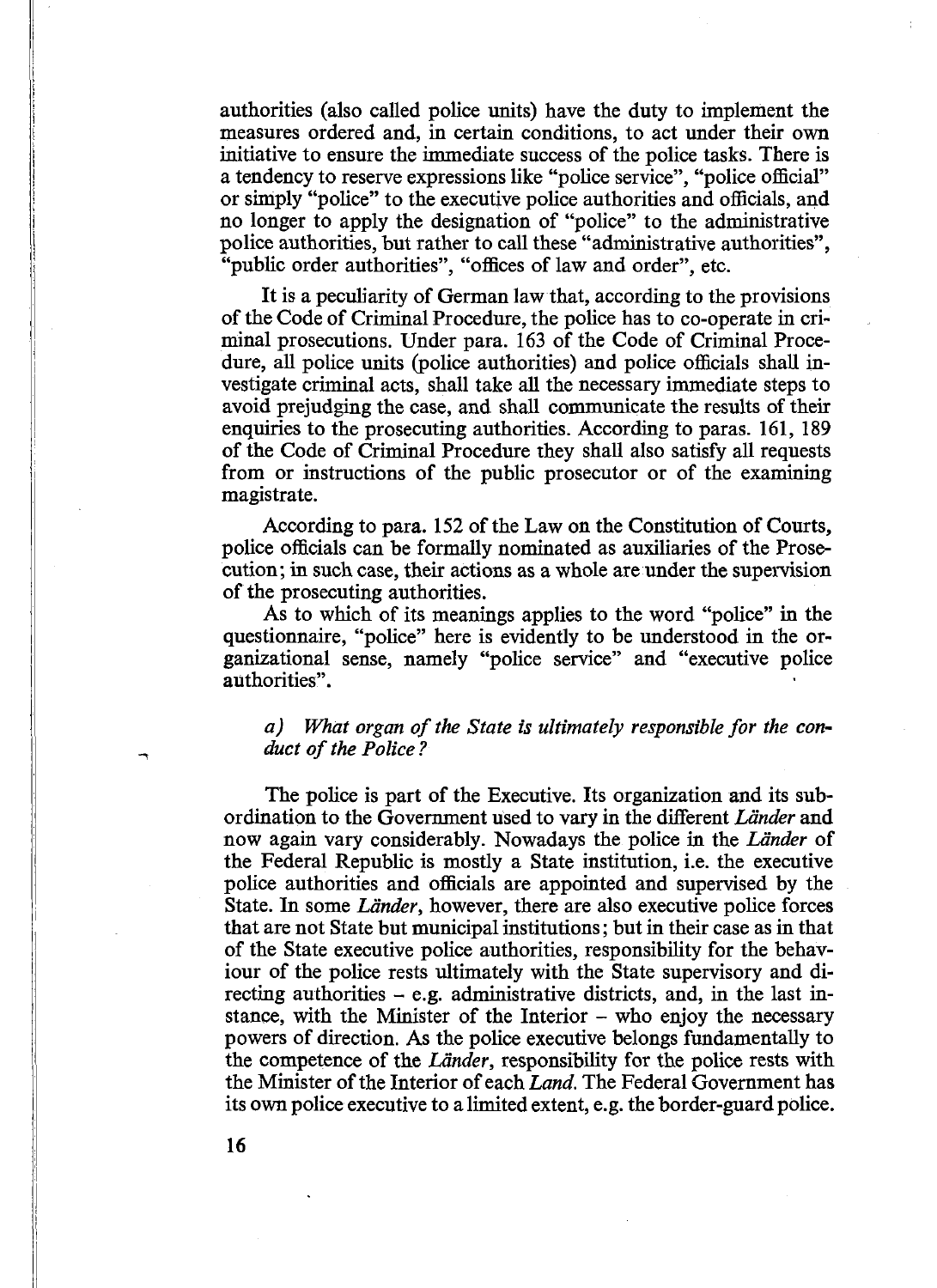### *b*) What powers of arrest and confinement of accused persons are *available to the police which are not accorded to the ordinary citizen ?*

As the police of the Federal Republic carries out sovereign functions, it has powers of arrest and confinement which are not accorded to the ordinary citizen. These powers are however precisely laid down by law. According to the Constitutional principles, any action of the police directed against the person (or property) of a citizen is permissible only where sanctioned by a law (Federal or *Land* law). With reference to the police acting as an auxiliary of the public prosecutor, mention should be made here of the Code of Criminal Procedure. A police official may arrest "provisionally" only if the requirements of para. 127 of the Code of Criminal Procedure have been complied with, and, in accordance with para. 128, he must bring the arrested person before a judge without delay. For the ordinary fields of activity of the police, the *Land* police laws lay down the powers of the police with regard to arrest and confinement. At any event, such powers are only temporary and for short duration, and are subject without exception to judicial supervision, which according Art. 104 of the Constitution, must be provided without delay in each relevant case.

A police official may use direct force against the person in strictly defined circumstances (e.g. overcoming resistance). Such use of force is the last resort (cf. para. 34 of the Baden-Wiirttemberg Police Law). As soon as it has led to an arrest, the limitations imposed by para. 104 of the Constitution have to be considered.

*c*) What powers of search and other means of gathering evidence *(e.g., wire-tapping) are available to the police which are not accorded to the ordinary citizen?*

In the matter of searches and other means of gathering evidence, the police again has powers which are not accorded to ordinary citizens. Those who feel injured by such measures may appeal to the administrative courts, or, if the police has acted as an auxiliary organ of the Public Prosecution in connection with a trial, to the prosecuting authorities, and, finally, to the ordinary courts.

The police has no authority to tap telephone lines. This would run counter to the principles of Art. 10 of the Constitution and could be declared permissible in clearly defined conditions only through a statute in accordance with Art. 19 of the Constitution.

*d) What limits, directly by a legal prohibition or indirectly by ex*clusion of the evidence so obtained, are imposed on the methods em*ployed by the police to obtain information or to extract confessions?*

As regards the question of limits imposed on the methods applied by the police to obtain information or extract confession, the matter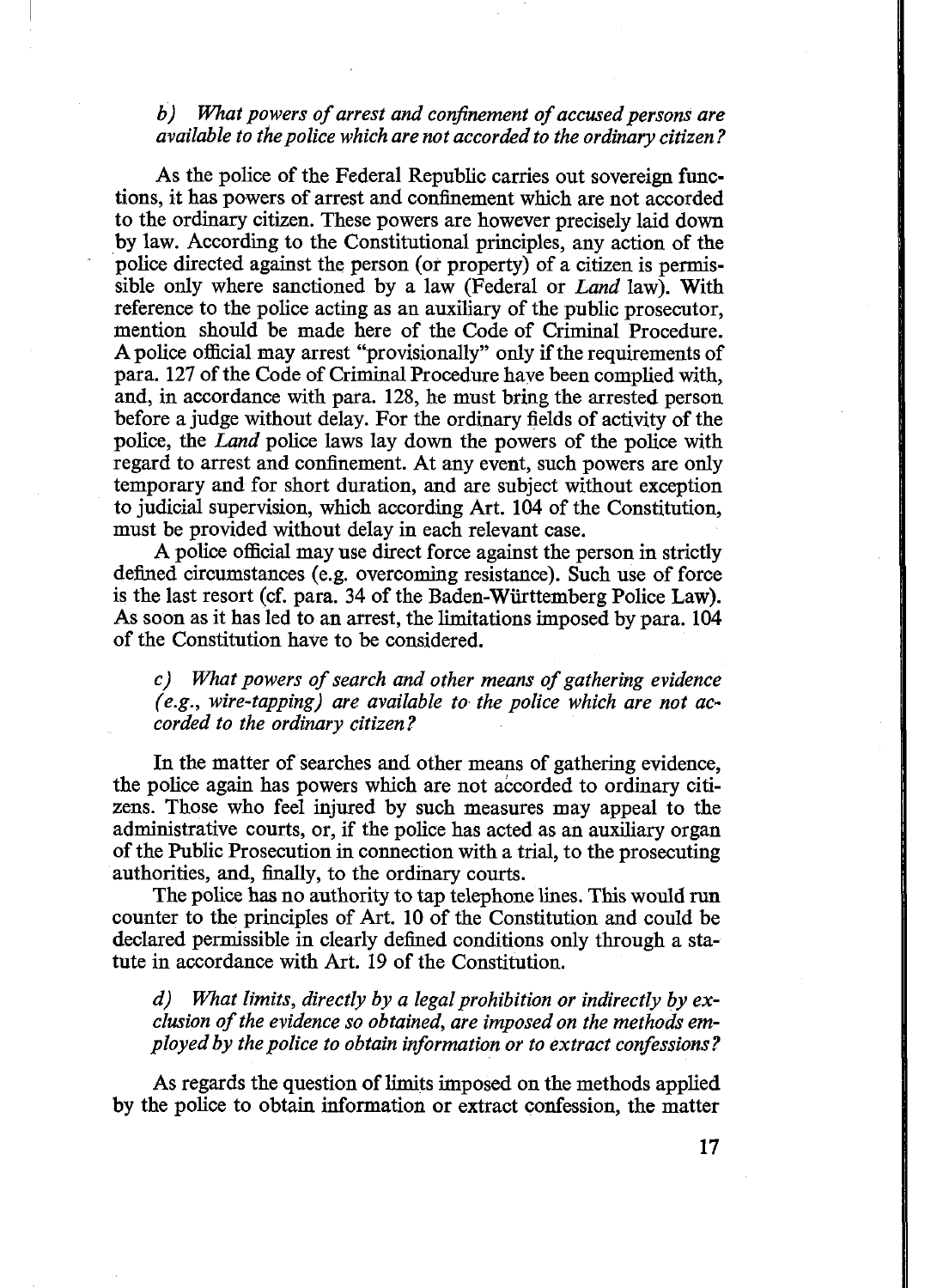depends on whether the police is acting as an auxiliary organ of the Prosecution or in its own police field.

In the first case the police is bound to the observance of para. 136a of the Code of Criminal Procedure, which states:

"The freedom of decision and freedom of action of the accused may not be influenced by ill-treatment, by fatigue, by corporal punishment, by the use of medicines, by torture, by deception, or by hypnosis.

Force may be used only in so far as criminal procedure allows it. Threats of measures unauthorized under criminal procedure and the promise of an advantage not provided for by law are forbidden.

Measures that can influence the memory or the judgment or the accused are not allowed.

The prohibition of paragraphs 1 and 2 applies irrespective of any agreement on the part of the accused. Statements made following a violation of this prohibition may not be taken into account even if the accused agrees to their being used."

These provisions of para. 136a are also made applicable to the examination of witnesses by para. 69 of the Code of Criminal Procedure.

In strictly police matters, the police has at its disposal for gathering evidence only such powers as are available to every citizen; however, the police may summon a person when this is necessary to get a clear picture of the circumstances in a concrete case and the facts indicate that that person can provide relevant evidence. In addition, the police can obtain information from the authorities and official departments.

Force is not permitted in connection with these matters and may therefore not be used to extract confessions. Thus, for instance, the Baden-Wiirttemberg Police Law (para. 29 (1)) states:

"The police may not use force to obtain a statement during an interrogation".

In sub-para. 2 of this paragraph 29, the provisions of para. 136a and the other protective stipulations of the Code of Criminal Procedure are expressly extended to pure police interrogation. Under this law, indirect force such as the use of threats and the imposition of fines is also forbidden.

*e) To what extent are the remedies dealt with in the answer to A. 2(c) above applicable in particular to the illegal acts or omis*sions of the police?

The remedies dealt with in A. 2(c) can also be applied to illegal acts or omissions of the police. However, the citizen does not always have a claim on police intervention (action), so that, in the case of omissions of the police contrary to their duty, there is normally no provision for *ah* enforceable claim before an administrative court; but damages may be claimed under the provisions of para. 839 of the Civil Code in conjunction with Art. 34 of the Constitution.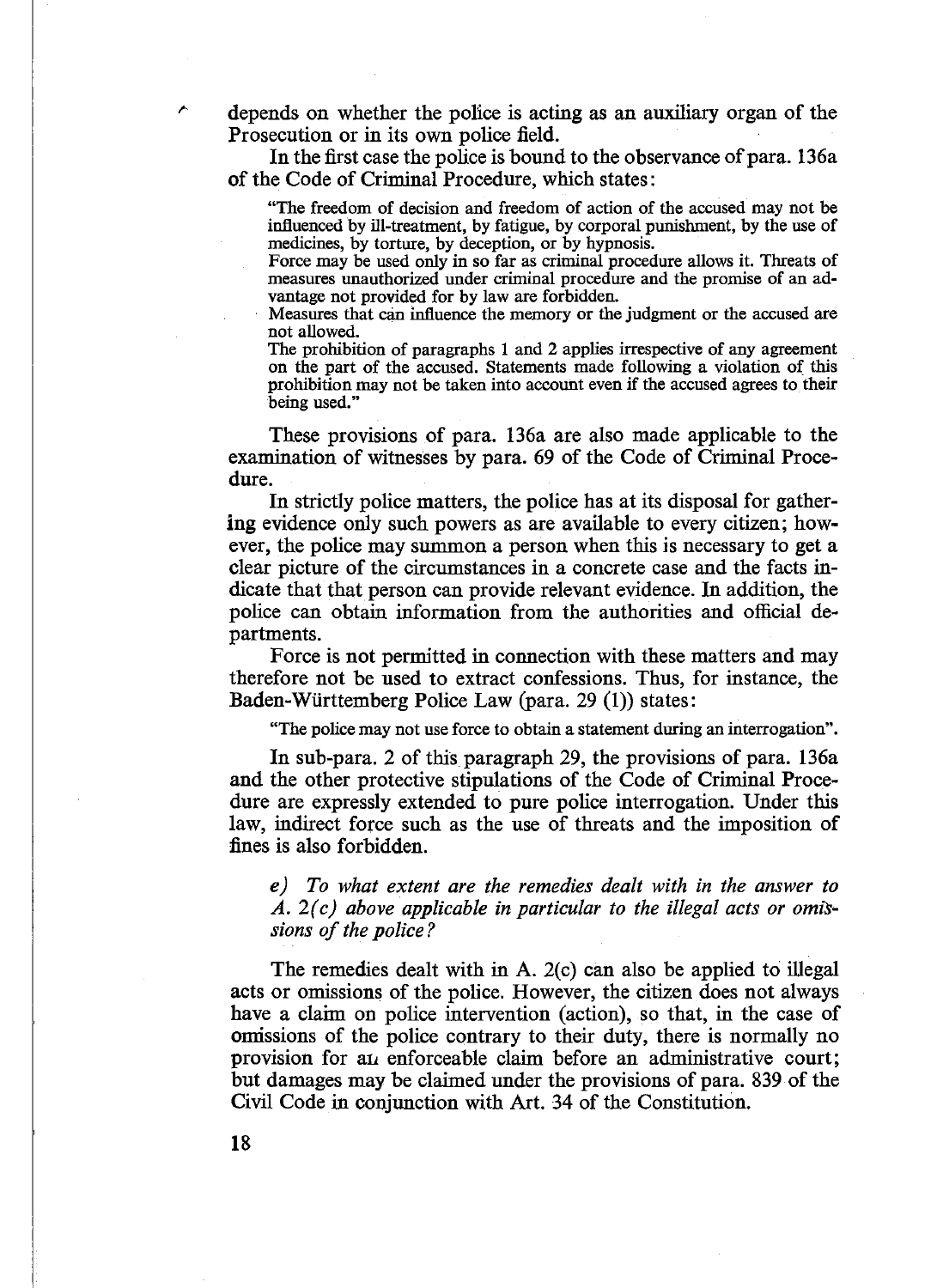### **B. THE LEGISLATIVE AND THE LAW**

### **Limitations of Lawmaking Power of the Legislative**

1. What legal limitations (if any) restrict the power of the legisla*tive to make laws? In what instrument are these limitations defined? To what extent do you consider these limitations essential to the Rule of Law?* 

a) According to Art. 20, para. 3 of the Constitution, legislation is tied to the constitutional order; according to Art. 1, para. 3 of the Constitution, the *rights of man* in particular, which also belong to the Constitutional Order, bind the legislative as well as the executive authority and the judiciary as an *inviolable right.*

b) According to Art. 79, para. 3 of the Constitution, no modification of the Constitution can be permitted which affects the organization of the Federation in *Lander,* the fundamental co-operation of the *Lander* in the legislation, and the basic principles of *the rights of man* as well as those of the *sovereignty of the people* (in the sense that the authority of the State emanates from the people), of the *separation of powers,* and of the *primacy of constitutional legislation* over ordinary legislation.

c) According to Art. 79, para. 1 of the Constitution, the Constitution can only be amended - in so far as this is at all permissible under the above-mentioned provision of Art. 79, para. 3 - by a law which explicitly amends, or adds to, the text of the Constitution. According to Art. 79, para. 2 of the Constitution, such law requires the approval of twothirds of the members of the Lower House and two-thirds of those of the Upper House.

However, in the case of international agreements leading to a peace treaty, or preparations for a peace treaty, or to the liquidation a regime of occupation, or which are designed to serve the defence of the Federal Republic, whereas it must be ascertained that the stipulations of the Constitution do not oppose the conclusion and implementation of those agreements, this requirement will be satisfied, according to Art. 79 para. (2) of the Constitution, by supplementing the text of the Constitution, such supplementary statement being limited to this particular classification. This restrictive prescription - which gives the legislator amending the Constitution the right of authentic interpretation of the Constitution, and the legal validity of which is therefore the subject of an action pending before the Federal Constitutional Court for alleged elimination of the Constitutional Court, competent under the separation of powers - was incorporated into the Constitution by the Constitution Amendment Act of 26 March 1954 (Federal Law Gazette, Pt. I, p. 45).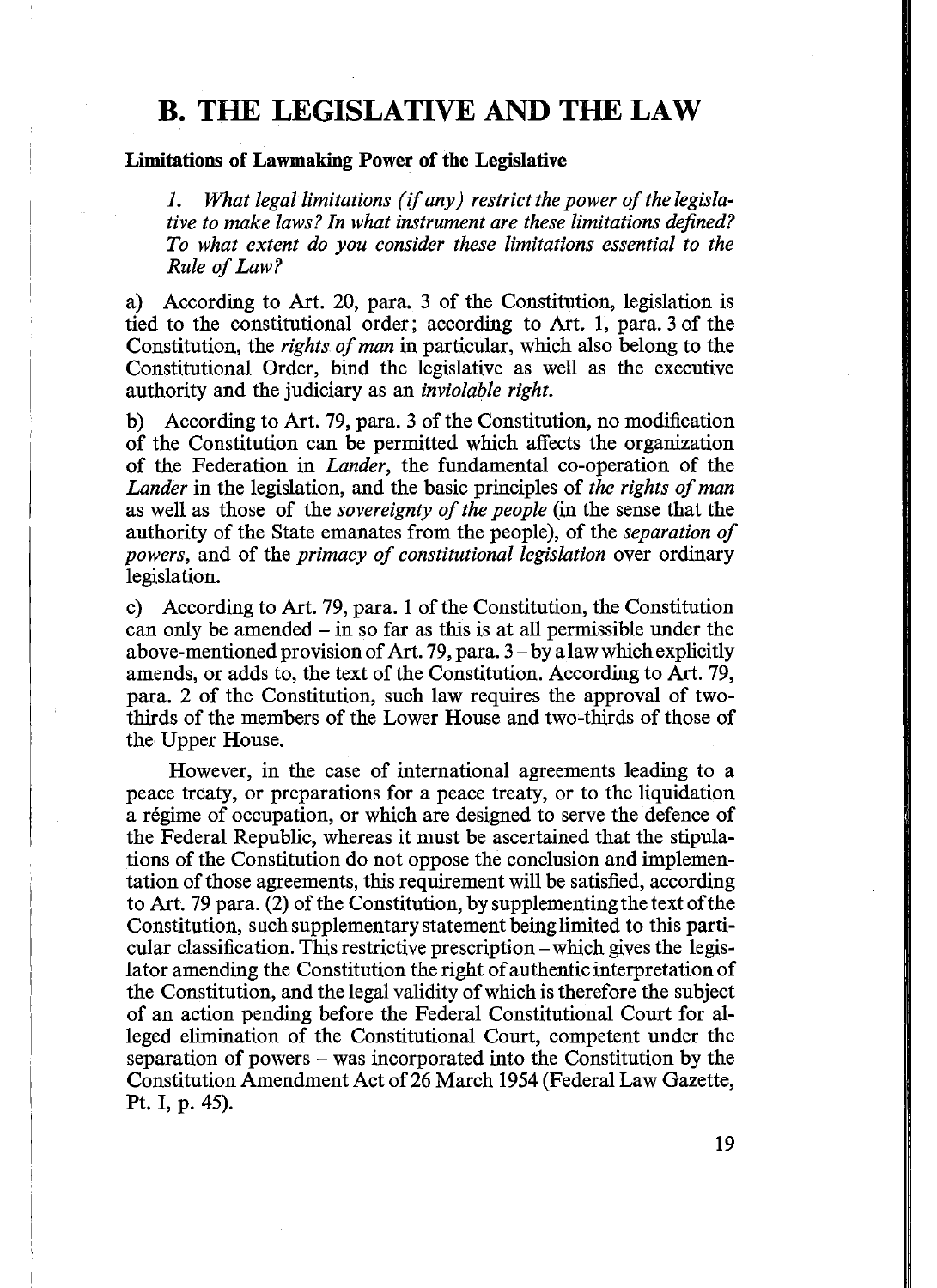d) According to Art. 19(2) of the Constitution, even if a fundamental law may be restricted under the provisions of the articles of the Constitution that deal with the Constitution itself, such fundamental law may in no case be altered *in its essence.* In so far as the Constitution allows a fundamental law to be restricted by a law or on grounds of a law, such law, according to Art. 19, para. 1(1) of the Constitution must be of general and not of specific application. According to Art. 19, para. 1(2) of the Constitution, any law that restricts a fundamental law must name the fundamental law in question and quote this article.

The limitations referred to are significant for the Rule of Law, because the Parliamentary majority is thus limited in its freedom fo decision and the minority cannot be completely overridden. The value of these limitations from the viewpoint of the Rule of Law rests furthermore in the fact that in legislation for the preservation of freedom of the individual and of the inviolability of a given group of persons, as well as for the maintenance of the security of justice which serves the freedom of the individual, certain principles of law must always be respected and certain formalities observed.

2. By what procedure and before what body can laws of the legisla*tive which are inconsistent with the limitations discussed in B. 1 above be declared invalid?*

Laws of the legislative which are inconsistent with the provisions discussed at B. 1 can be declared *unconstitutional* and thus invalid by the Federal Constitutional Court. Their validity can be determined:

a) By the so-called *legal norm review procedure* (according to Art. 93, para. 1(2) of the Constitution, in conjunction with paras. 13(6) and 76 of the Law on the Federal Constitutional Court) if, following differences of opinion or doubts on the agreement in matter and form between Federal Law or *Land* Law and the Constitution ,or on the agreement between *Land* Law and Federal Law, proceedings have been introduced for the constitutional review of one or more legal prescriptions at the request of the Federal Government, or of onethird of the members of the Lower House.

b) By the so-called *positive law review procedure* (according to Art. 100, para. 1 of the Constitution in conjunction with paras. 13(11) and 80 of the Law on the Constitutional Court), if a Court decrees that a given law on the validity of which its decision depends is in fact unconstitutional and therefore suspends its proceedings and submits the documents relevant to the constitutionality of the law to the Federal Constitutional Court for its decision.

c) By the so-called *departmental dispute* (according to Art. 93, para. 1(1) of the Constitution in conjunction with paras. 13(5) and 63 of the

20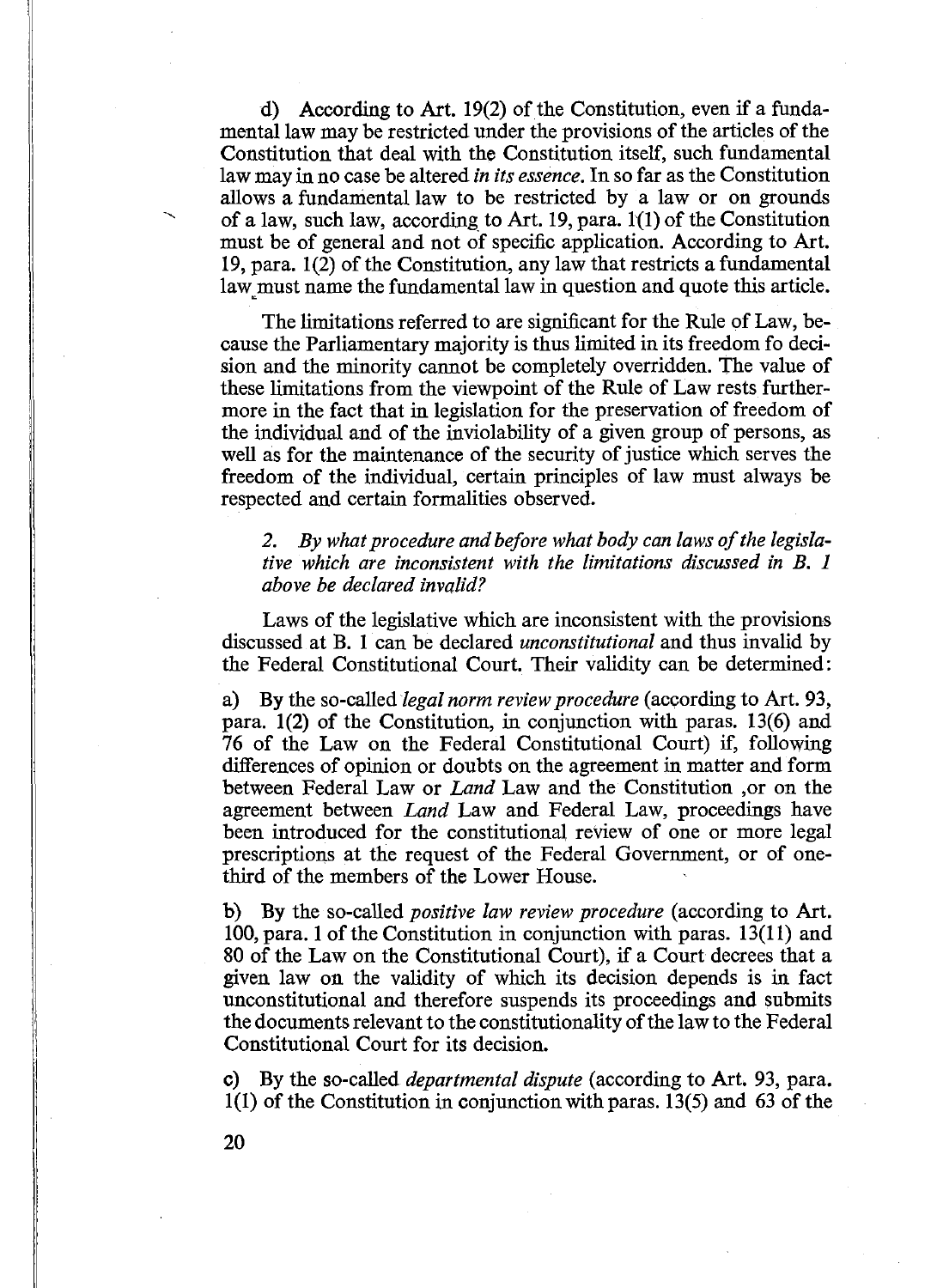Law on the Constitutional Court) on the interpretation of the Constitution with reference to disputes on the extent of the rights and duties of a senior Federal organ or of the other parties endowed with rights of their own by the Constitution or by the standing orders of a senior Federal organ, and in the dispute between Federal Government and Länder (according to Art. 93, para. 1(3) of the Constitution in conjunction with paras. 13(7) and 68 of the Law on the Constitutional Court) in the event of differences of opinion on the rights and duties of the Federal Government and the *Lander,* particularly with reference to the application of Federal Law in the *Lander* and to the exercise of Federal supervision, if the Federal Constitutional Court makes use of the possibilities offered by the provisions of para. 67(3) of the Law on the Federal Constitutional Court and incorporates in its findings a decision on a question of law affecting the interpretation of the dispited stipulation of the Constitution, on which depends the question whether the contested measure or omission of the opponent of the application does or does not violate a provision of the Constitution.

d) by the procedure of *Constitutional complaint* (according to paras. 90 ff. of the law on the Federal Constitutional Court in conjunction with the prescription of Art. 93, para. 2 of the Basic Law), in which, apart from its jurisdiction under the Constitution in cases otherwise assigned to it by Federal Laws, the Federal Constitutional Court takes action if the Constitutional complaint (according to paras. 93(3) and 95(3) of the Law on the Federal Constitutional Court) is aimed *directly against a law.* According to the jurisdiction of the Constitutional Court, such Constitutional complaint is possible only if the complainant is injured by the disputed law itself, actually and directly  $-$  but not through an excutive act  $-$  in a basic right or in a right (the equality of all Germans as citizens, electoral rights, the right to a fair trial and rights guaranteed when in custody).

3. Is a particular procedure laid down for the revision of the limita*tions mentioned in B. 1 above? Can this procedure be circumvented (e.g., by increasing the size of the legislative to provide a two-thirds or three-fourths majority)?*

The Constitution provides no special procedure for the revision of the limitations mentioned in B. 1, apart from the procedure for the amendment of such limitations. For the amendment of limitations, the procedure of *Constitutional Amendments* is available as briefly described in B. l.c) above.

The procedure for Constitutional revision, which the Constitution prohibits in the cases mentioned in B. l.b), can be circumvented at the best by a *"detour in international law*" if the provision of Art. 79, para.  $1(2)$  of the Constitution quoted in B.  $1(c)$  is applicable. This possibility of a "detour in international law" is available by, *inter alia,*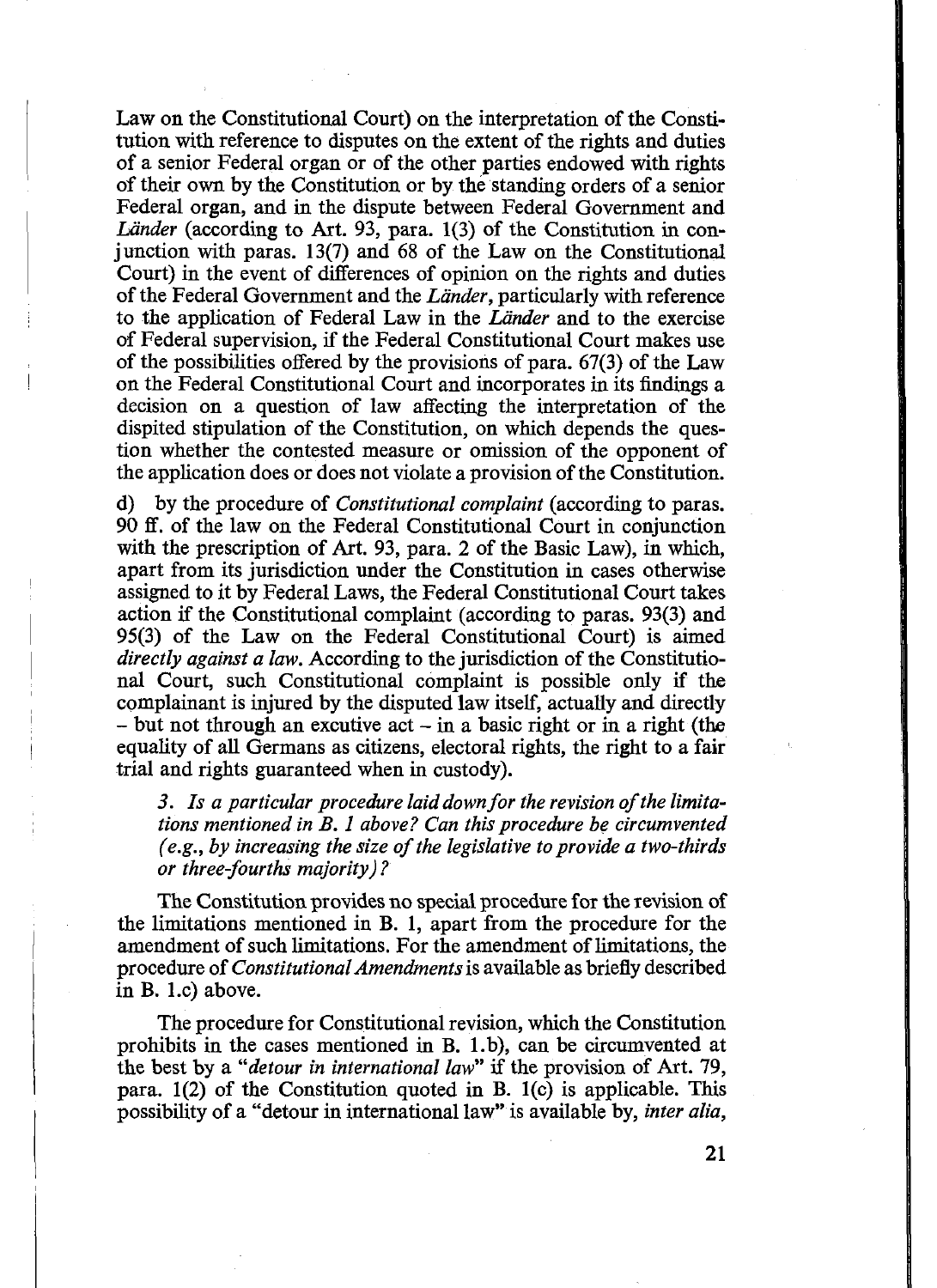an application to the Constitutional Court mentioned at B. l.c).

There is no other possible "detour in international law" to circumvent the prohibition of Constitutional amendments contained in Art. 79, para. 3 of the Constitution or the procedure for permissible amendments to the Constitution constitutionally provided for under Art. 79, para. 1 of the Constitution, since, according to a decision of the First Chamber of the Federal Constitutional Court (1 BvF 1-52 of 30 July 1952), in the case of international agerements with the force of law, under Art. 52, para. 2 of the Constitution a review of the law is permissible even though the legislative procedure has run its course through the endorsement of the law by the Federal President and its publication. This ensures that laws on international treaties can be examined by the Constitutional Court as regards their compliance with the Constitution before they come into force, so that disagreement between International Law and internal Constitutional Law will be prevented to a very great extent - possibly *avoiding the* need of the above-mentioned "detour in international law".

### <span id="page-18-0"></span>**Powers over Members and Public**

*4. What powers has the legislative to punish a) its own members b*) members of the general public?

In the Federal Republic of Germany the Legislative has no true powers to punish in the sense of awarding penal sentences. Such powers belong exclusively to the judiciary, which, under Art. 92 of the Constitution, is provided with judges enjoying special guarantees of independence by virtue of Art. 97 of the Constitution.

The jurisdiction of the ordinary courts in all criminal matters is laid down in the Law on the Constitution of Courts of 27 January 1877, in particular by paras. 24,25,28,73, 80,120 and 134. The geographical competence is determined by the Code of Criminal Procedure of 1 February 1877. Changes in jurisdiction and venue can be effected by simple law (e.g. by setting up courts with special fields of jurisdiction, such as military courts), but in each case the exclusive jurisdiction of judges is constitutionally guaranteed by Art. 92 in conjunction with Art. 101, para. 1(2) of the Constitution. Nobody may be withdrawn from the jurisdiction of his lawful judge. In this respect the legislator is also bound for the future, as this constitutional guarantee can be counted among the essential conditions of existence (under Art. 79(3) of the Constitution of a constitutional State with separation of powers.

The Speaker of the Lower House alone has certain powers of imposing fines, under para. 7 in conjunction with paras. 40-45 of the House Standing Orders of 28 January 1952.

a) According to para. 42 of the Stading Orders, the Speaker can expel a Member from the Chamber for the duration of a session for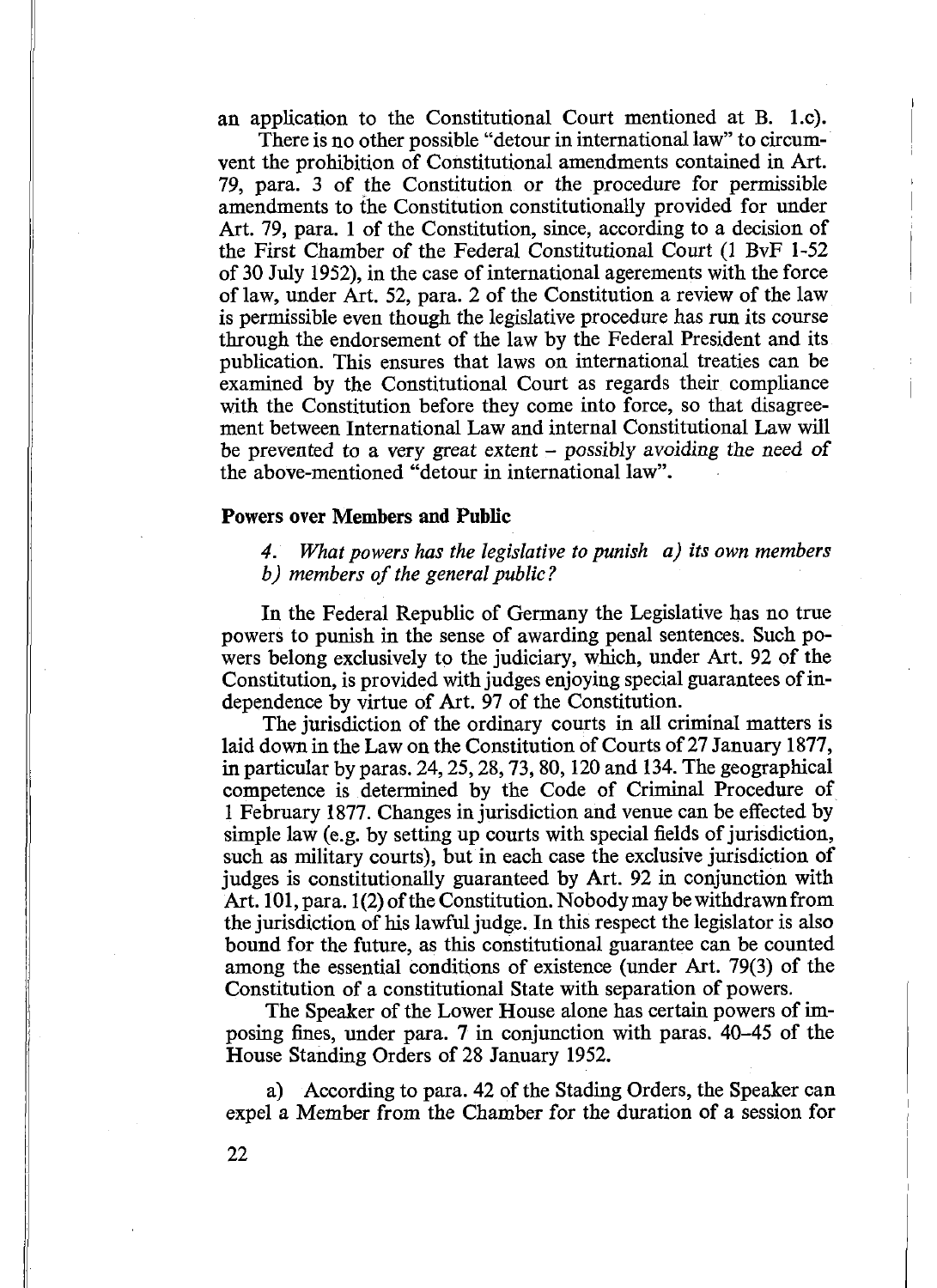a gross breach of discipline. There is no need for a previous call to order. The speaker must announce before the end of the session for how many working days the Member is excluded (up to a maximum of 30 working days). This exclusion applies to Committee meetings as well. Under para. 42(5), the excluded Member must pay into the funds of the House, for each working day a fine amounting to onethirtieth of his expense allowance.

Before the next session of the House the Member concerned can enter a substantiated written protest against his exclusion, and the House will vote on it in the same session without discussion.

b) Even the Speaker has no powers to punish outsiders (members of the public, and non-Parliamentary participants in a session). But in view of disciplinary powers he can have them expelled in the event of disturbance (paras. 7 and 45).

*5. What powers has the legislative to examine under oath: a) its own members; b) members of the general public?* 

The Lower House often has to make certain inquiries in order to carry out its task. The organ it uses for this purpose is the Committee of Inquiry. Under Art. 44 of the Basic Law the Lower House has at all times the right - and, if requested by one-fourth of its Members, the duty - to set up a Committee of Inquiry. The House cannot constitute itself into a committee of inquiry. Although it will control the inquiry, the House can have it carried out only through a special functional organ.

In order to answer the questions raised, the Committee of Inquiry must hear witnesses. The corresponding prescriptions laid down for criminal cases are applied. In view of the standard provisions of the Code of Criminal Procedure for criminal cases, the examination under oath of Members and non-members is permitted. Here, Members enjoy no special protection. However, they retain their right to refuse to give evidence (under para. 53, (1(4)) of the Code of Criminal Procedure) on persons who have confided facts to them in the same capacity, or on those facts themselves.

Powers similar to those of the Committee of Inquiry are held by the so-called Standing Committee, which protects the rights of the Lower House vis-a-vis the Federal Government between two electoral periods, and by the Defence Committee in the field of national defence (Constitution, Arts, 45 and 45a, para. 2).

*6. In what respects does the procedure adopted under* B. *4 and 5 differ from the procedure followed in the ordinary Courts?*

a) The procedure adopted under B. 4 cannot be compared with that followed in the criminal courts since these award penal sentences whereas here it is simply a matter of disciplinary measures.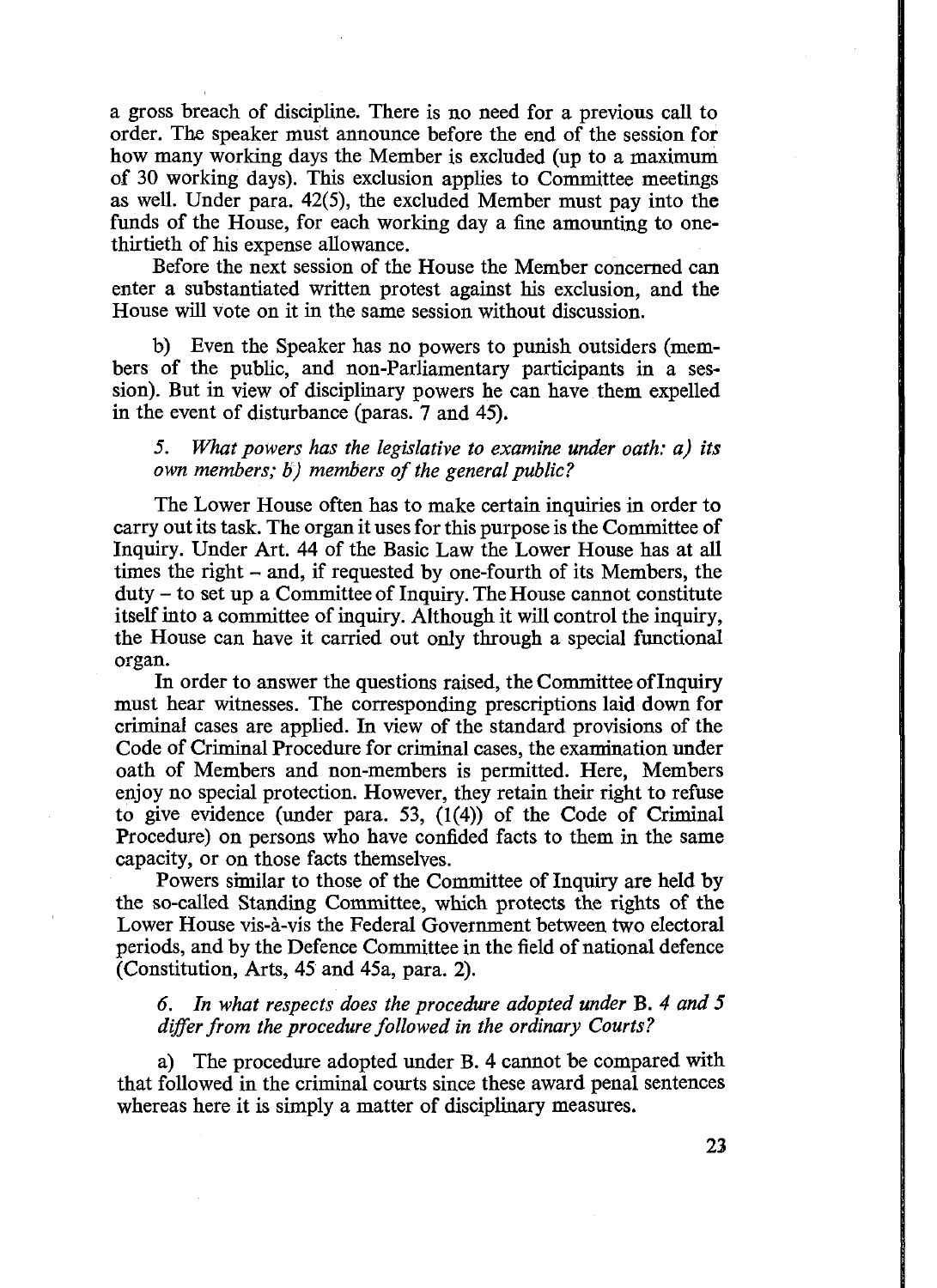b) The procedure adopted under B. 5 is materially different from that followed in the ordinary Courts in that here the inquiry serves simply for the preparation of political measures and not to bring about a dicision in an individual case. The task of a commission of inquiry is, for instance, to investigate abuses and their causes in order to ascertain the necessity of legislative measures and to exercise administrative supervision.

In view of the reference to relevant prescriptions, there exists in essential points a similarity of form with criminal procedure. Greater protection is given only to the secrecy of mail and telecommunications. Neither may the Committee of Inquiry interfere with this basic right in cases where the Code of Criminal Procedure allows such interference in a criminal investigation (Constitution, Art. 44, para. 2).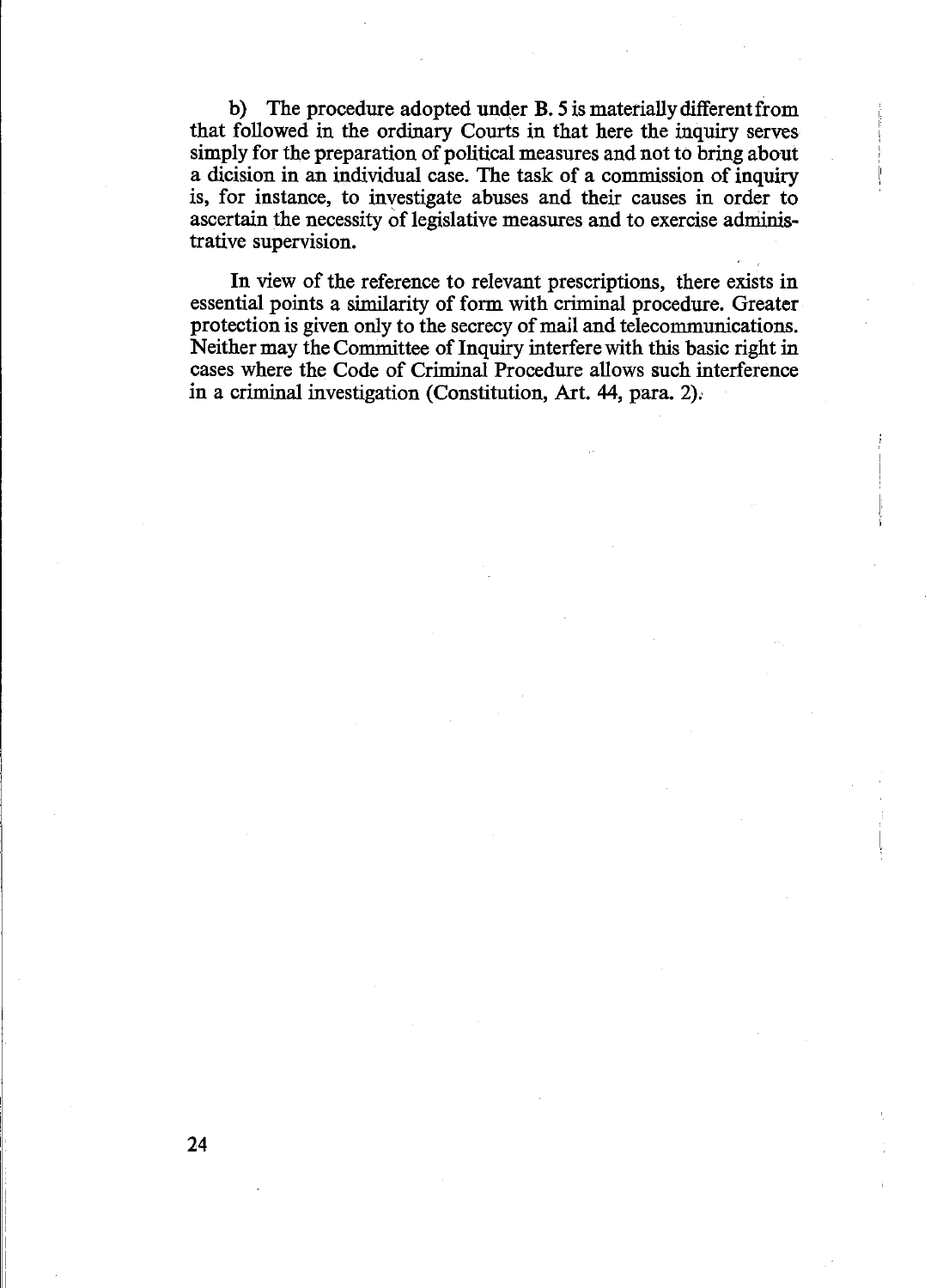### **C. THE JUDICIARY AND THE LAW**

### **Introduction**

The main principles of the administration of justice are contained in the Constitution, and especially in Section IX (Art. 92 ff.). Special attention should be called to the following:

a) The courts are fundamentally authorities of the *Lander;* Art. 92 of the Constitution authorizes the Federal Republic to have only a limited number of Federal courts: the Federal Constitutional Court, the Supreme Federal Court (not yet in existence) and the so-called "Higher Federal Courts" (Review Courts)2. As against that, the Federal Republic has extensive legislative powers in connection with the constitution of courts and court procedure (Basic Law, Art. 74 (1)), and this applies to *Lander* courts as well. Apart from the Federal Rules of Procedure, the Law on the Constitution of Courts of 27 January 1877 (revised edition of 20 September 1950 - Federal Law Gazette 455) is of special significance. The application of Federal laws has brought about a close dovetailing of the Federal courts with those of the *Lander.*

b) The Constitution aims at five different branches of justice: under Art. 96, para. 1 of the Basic Law, separate "Higher Federal Courts" are to be set up for the respective fields of ordinary, administrative, finance, labour and social jurisdiction.

The coexistence of several higher Federal courts corresponds to the setting up of *Lander* courts in the lower instances: in all *Lander* there are ordinary courts for civil and criminal matters and in addition special administrative, finance, labour and social tribunals.

c) Above these courts and tribunals is the Federal Constitutional Court, competent for constitutional matters. The *Lander* also have their Constitutional Courts. Their scope of activity, their internal organization and their procedure are matters for the legislative in each *Land.*

### **Selection, Dismissal and Promotion of Judges**

*I. By whom are the judges appointed?3*

a) *Federaljudges:* The appointment of judges of the Supreme Federal Court is decided jointly by the Federal Minister of Justice and a spe-

<sup>1</sup> The special conditions existing in the Saar and in West Berlin are not dealt with in this study.

<sup>2</sup> In addition, the Federal Republic can set up special federal disciplinary courts for federal officials and judges, and federal service courts (and in certain cases military penal courts) for disciplinary proceedings against military personnel (Constitution Art. 96, par. 3; and para. 96a). Details of these lie outside the scope of this report.

<sup>3</sup> This refers only to the appointment of professional judges; for the appointment of lay assessors, cf. C. 4 b) below.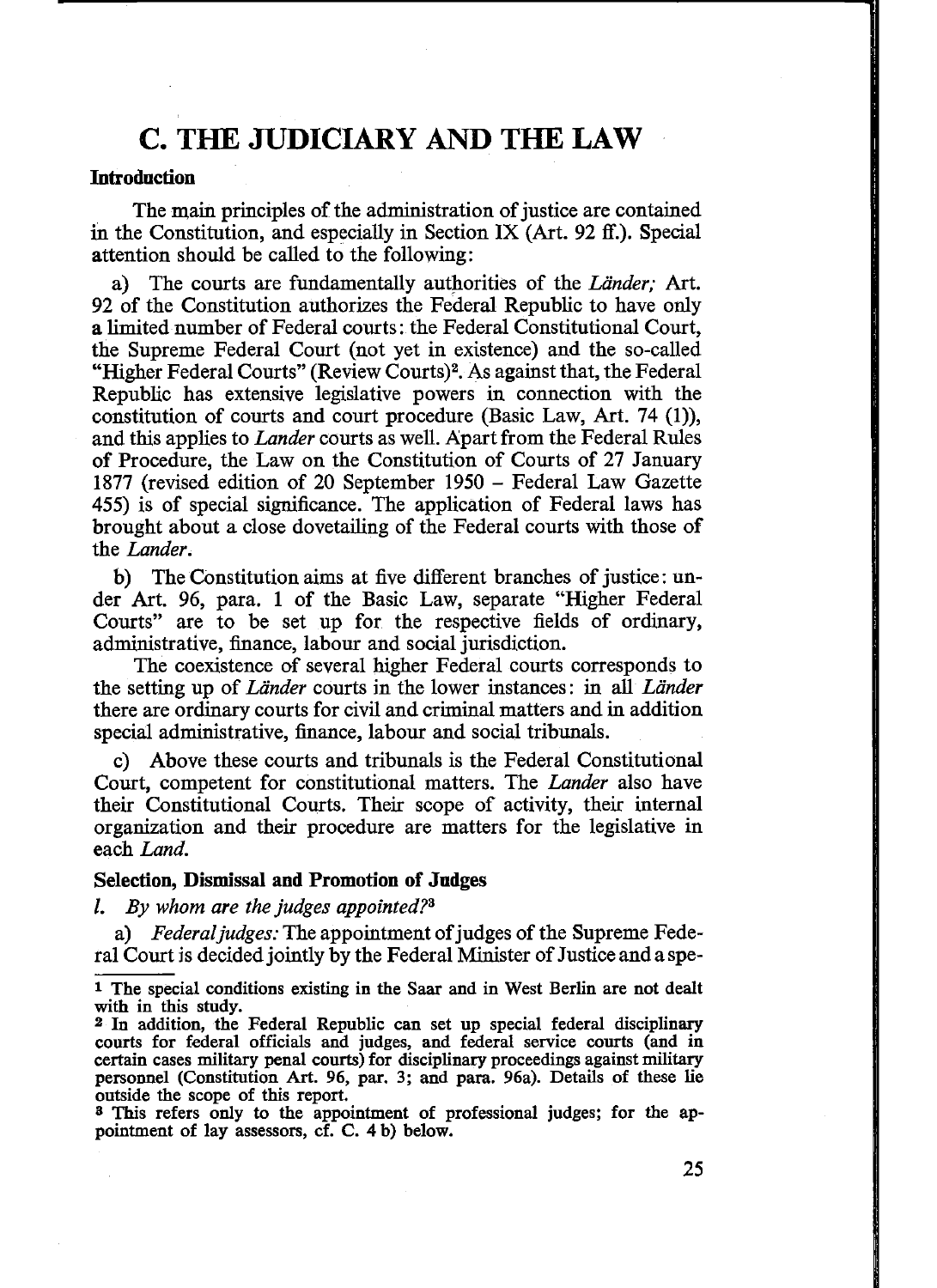cial committee for the selection of judges, which consists of the *Land* Ministers of Justice and an equal number of Members selected by the Lower House (Constitution, Art. 95, para. 3). The same applies under Art. 96, para. 2 of the Constitution to the appointment of judges of the higher Federal courts, with the proviso that instead of the Federal and *Land* Ministers of Justice the committee includes the Ministers responsible for the corresponding fields.

The formal appointment is made by the Federal President. Details are dealt with by the Law on the Selection of Judges of 25 August 1950 (Federal Law Gazette 368). It should be mentioned that the special committee for the selection of judges decides by simple majority in  $a$ secret ballot (*loc. cit.,* para. 12).

b) For *Länder* judges the Constitution limits itself to general directives. Art. 98, para. 4 of the Constitution empowers the *Lander* to order that the appointment of judges will be decided by the *Land* Minister of Justice acting jointly with a committee for the selection of judges, the internal organization and procedure of this committee being left to the *Land* legislative; for judges or other than ordinary courts the *Land* Minister responsible for the respective matter takes the place of the *Land* Minister of Justice. Several *Lander* have made use of this right.1 In accordance with Federal laws on labour and social jurisdiction, the appointment of professional judges is decided with the co-operation of special selection committees; in the case of labour tribunals these committees consist of representatives of the trade unions, the employees' associations and the labour judiciary, in equal numbers (Law on Labour Tribunals, para. 18, 36); in the case of social tribunals of the first instance, the committees consist of representatives of the insured, of the employers, of those entitled to assistance, of persons in charge of aid to war victims, and of the Social Justice Administration (Law on Social Tribunals, para. 11). In other cases judges of the *Lander* are nominated partly by the *Land* government, partly by the Prime Minister (or the State President) or by the Minister of Justice; sometimes there are provisions for a consultation of the courts or their presidents in some form or other.<sup>2</sup>

c) Differences in respect of the appointment of Constitutional Court Judges:

**I**

<sup>1</sup> *Berlin:* Constitution, Art. 69; Law of 4 August 1954; Law Gazette 470.

*Bremen:* Constitution, Art. 136; para. 1; Law on Selection of Judges of 18 December 1953, Law Gazette 119.

*Hamburg:* Constitution, Art. 63; Law on Selection of Judges of 8 July 1952; Law Gazette 137.

*Hessen:* Constitution, Art. 127, Law on Selection of Judges of 6 March 1954; Law Gazette 26.

*Rhineland-Palatinate:* Constitution, Art. 132.

<sup>2</sup> E.g. Paras. 5(1) and 12 of the Law on Administrative Tribunals for the *Lander* of the former US Zone of Occupation.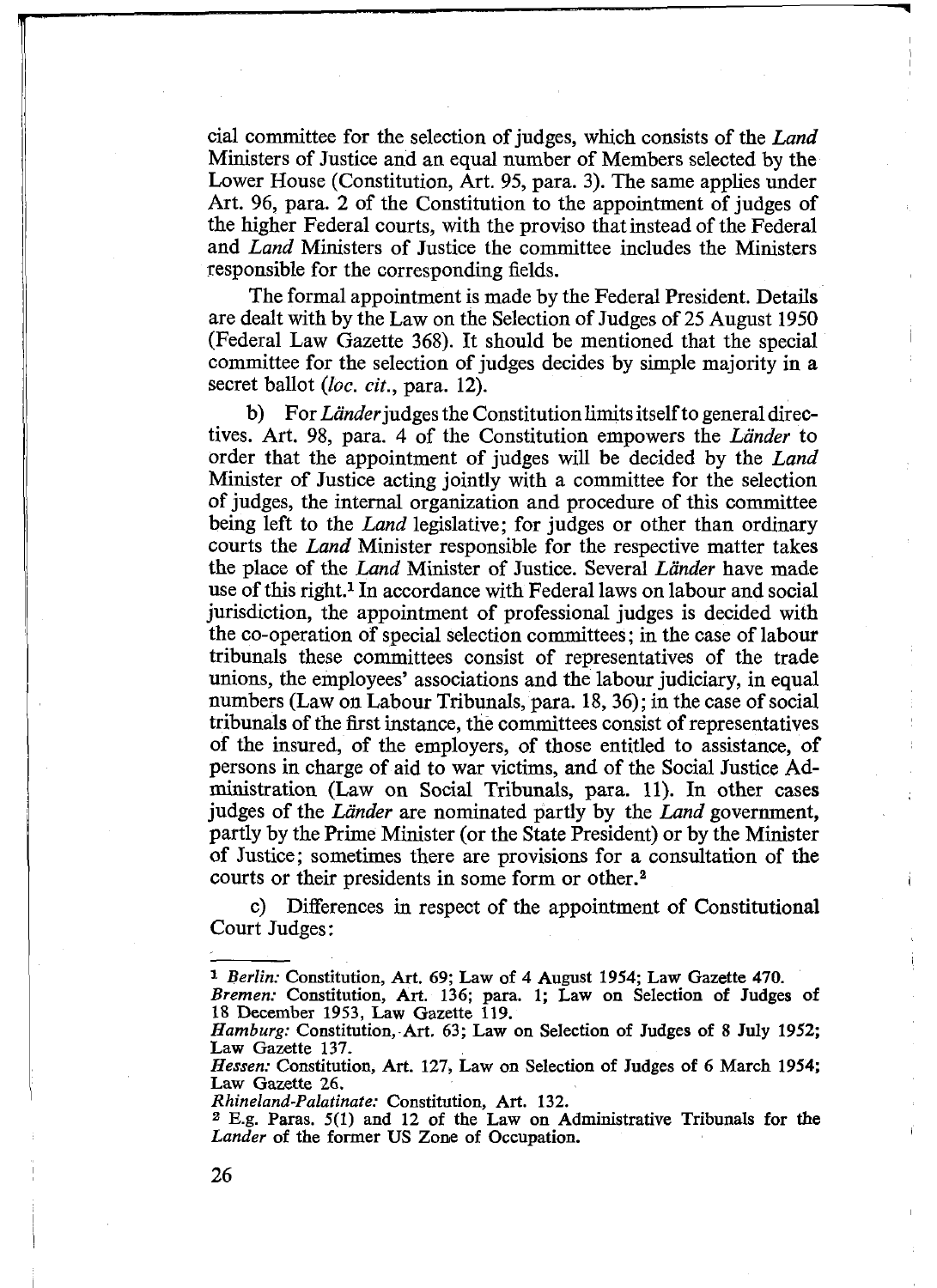aa) Judges of the *Federal Constitutional Court* are selected, under Art. 94 of the Constitution, half by a committee of the Lower House and half by the Upper House. In order to prevent the *Bundestag* majority from monopolizing the election, each electing body must decide by a two-thirds majority; if this majority is not reached and a vacancy thus remains unfilled for two months, the Federal Constitutional Court must make a proposal by simple majority in full assembly, which proposal however in no way affects the requirement for a two-thirds majority vote and is not binding on the electoral organs. The formal appointment is, here again, made by the Federal President (for details, cf. paras. 5-10 of the Law on the Federal Constitutional Court as amended by the Law of 21 July 1956, Federal Law Gazette, Part I, 662).

bb) The organization of the *Constitutional Courts of the Länder* varies widely according to their different jurisdictions. Their members (partly professional judges and partly lay assessors) are regularly elected by the legislative bodies *(Land* Diets), generally for a definite number of years;<sup>1</sup>) in some cases a senior judge presides *ex officio*<sup>2</sup>) or belongs to the court as a member<sup>3</sup>). Individual members are also nominated by the Government.<sup>4</sup>

*2. Under what conditions can they be dismissed?*

Here again the fundamental principles are contained in the Constitution. The functional and personal independence of all judges is guaranteed in Art. 97 of the Constitution. Para. 1 of this Article lays down the principle of material independence: judges are independent and subject only to the law. Para. 2 of this Article guarantees the personal independence of judges by a number of provisions:

a) Professional judges are generally appointed *for life,* but appointment for a definite number of years is provided for by law in the case of various judicial posts, for instance, for some of the judges of the Federal Constitutional Court (8 years). Furthermore, appointments for a limited term may be made provisionally or to meet temporary urgent requirements (e.g. in the case of a judge's sickness); but such appointments may not be terminated before the stipulated time.5

<sup>1</sup> Bad-Wurtt., Ar .t68; Bay., Art. 68; Berlin, Art. 72; Bremen, Art. 139; Hamburg, Art. 65; Hessen, Art. 130; Lower Saxony, Art. 42; North-Rhine-Westphalia, Art. 76; Rhineland-Palatinate, Art. 134. (The Articles quoted belong in each case to the relevant *Land* Constitution).

<sup>2</sup> Hamburg, Rhineland-Palatinate.

<sup>3</sup> Bremen, North-Rhine-Westphalia.

<sup>4</sup> Hamburg: two judges appointed by he Senate.

<sup>5</sup> Law on the Constitution of Courts, paras. 10 and 70. The Law on Labour Tribunals prescribes that professional judges of Labour Tribunals of the First Instance shall be appointed for at least one year; but after threeyears in office they shall be appointed for life *(loc. cit.,* para. 18(4). Similarly, Hesse Constitution, Art. 172(2).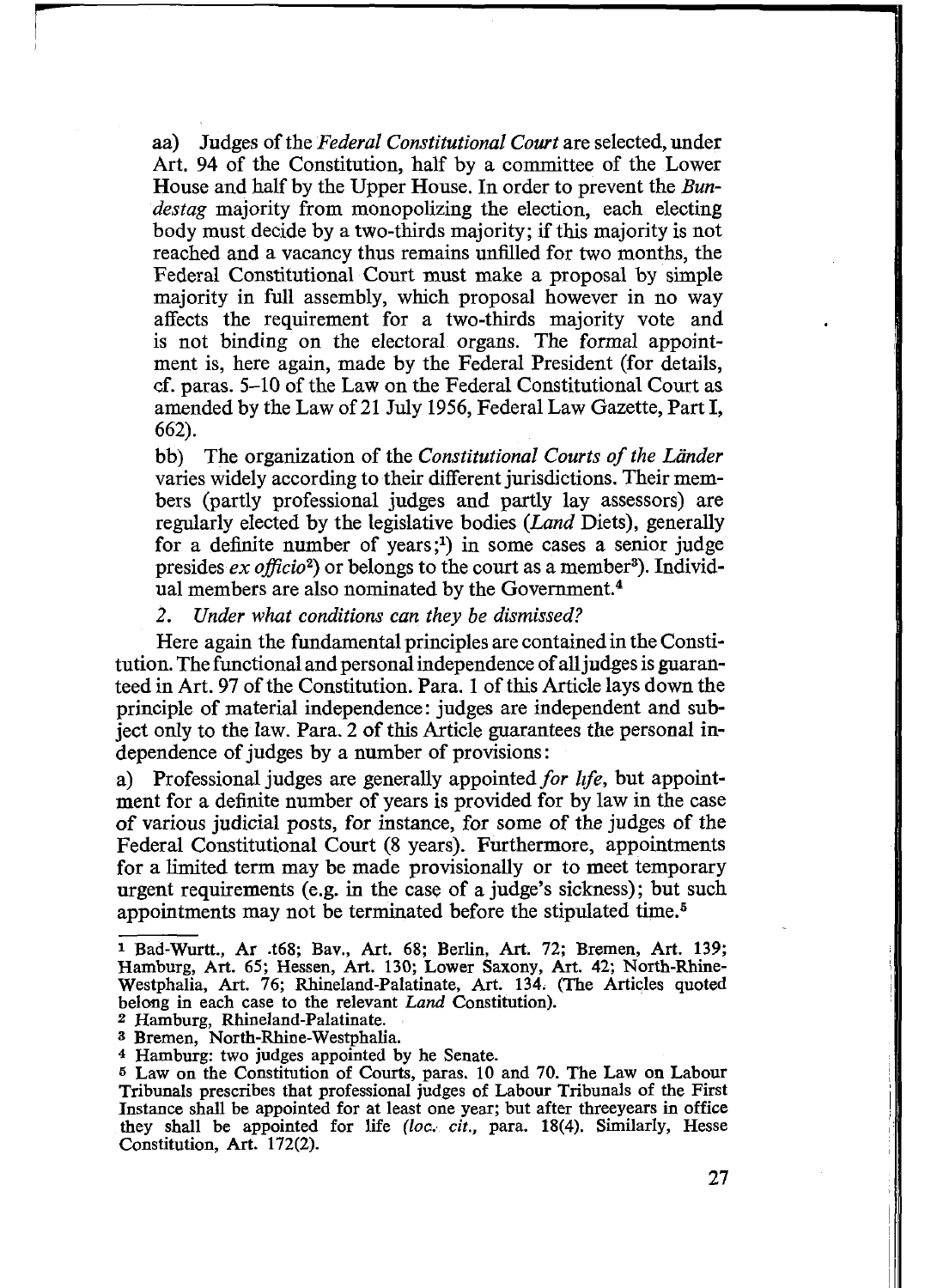b) Judges are fundamentally *irremovable.* Judges permanently appointed as professional judges cannot therefore be dismissed against their will, nor suspended, transferred or retired, before expiry of their term of office, except by judicial decision. Such judicial decision may be given:

aa) in an ordinary criminal court by sentencing to penal servitude, forfeiture of honour, or incapacity to hold office (paras. 48 and 189 of the Federal Law on Civil Servants of 14 June 1953, Federal Law Gazette, Part I, 551, and the corresponding provisions in the *Länder*);

bb) in a departmental disciplinary action, in which the disciplinary court must consist exclusively of judges (paras. 108 and 110 of the Federal Disciplinary Ordinance of 28 November 1952, Federal Law Gazette, Part I, 749, 761, and the corresponding provisions in the *Lander)',*

cc) in a so-called "judge's trial". Under Art. 92, para. 2 of the Constitution a Federal Judge who has offended against the principles of the Constitution or against the constitutional order of a *Land* can be transferred to another office or retired, and, in the case of premeditation, he may even be dismissed. The decision is taken by the Federal Constitutional Court by a two-thirds majority on a motion from the Lower House. Under Art. 93, para. 5 of the Constitution the *Lander* can make corresponding regulations concerning the *Land* judges; this has been done in most *Lander*1 .In the case of *Land* judges the decision is also taken by the Federal Constitutional Court. In the case of judges of the *Federal Constitutional Court* there are special provisions (for details, cf. para. 105 of the Law on the Federal Constitutional Court).

c) Furthermore, in the event of reorganization of the courts or of the judicial districts, judges may be transferred to another court or removed from office, but only with retention of their full pay Constitution, Art. 97, para.  $2$ 30. Such organizational changes however must be supported by a law (decision of the Federal Constitutional Court of 10 June 1953; Decisions of the Federal Court, 2, 307). This applies both to Federal and to *Land* judges.

d) Finally, Art. 97, para. 2 of the Constitution allows the introduction of *age limits* for the judges. In the case of Federal judges this age

| <sup>1</sup> Bad-Württ.: Const. Art. |    |                  | 66(3): NRW:        |                         | Const. Art. 73; |    |           |
|--------------------------------------|----|------------------|--------------------|-------------------------|-----------------|----|-----------|
| Bremen:                              | ,, | 99               |                    | 136(3): Schl.-Holst.    | 93              | ,, | $36(2)$ ; |
| Hessen                               | ,, | 99               | $127(4)$ : Berlin: |                         | 99              | ,, | $72(2)$ ; |
| Hamburg:                             | ,, | $\bullet\bullet$ |                    | $63(3.4)$ : Lower-Sax.: | 93              | 99 | 40:       |
| Rh.-Palat:                           | ,, | 99               | 136                |                         |                 |    |           |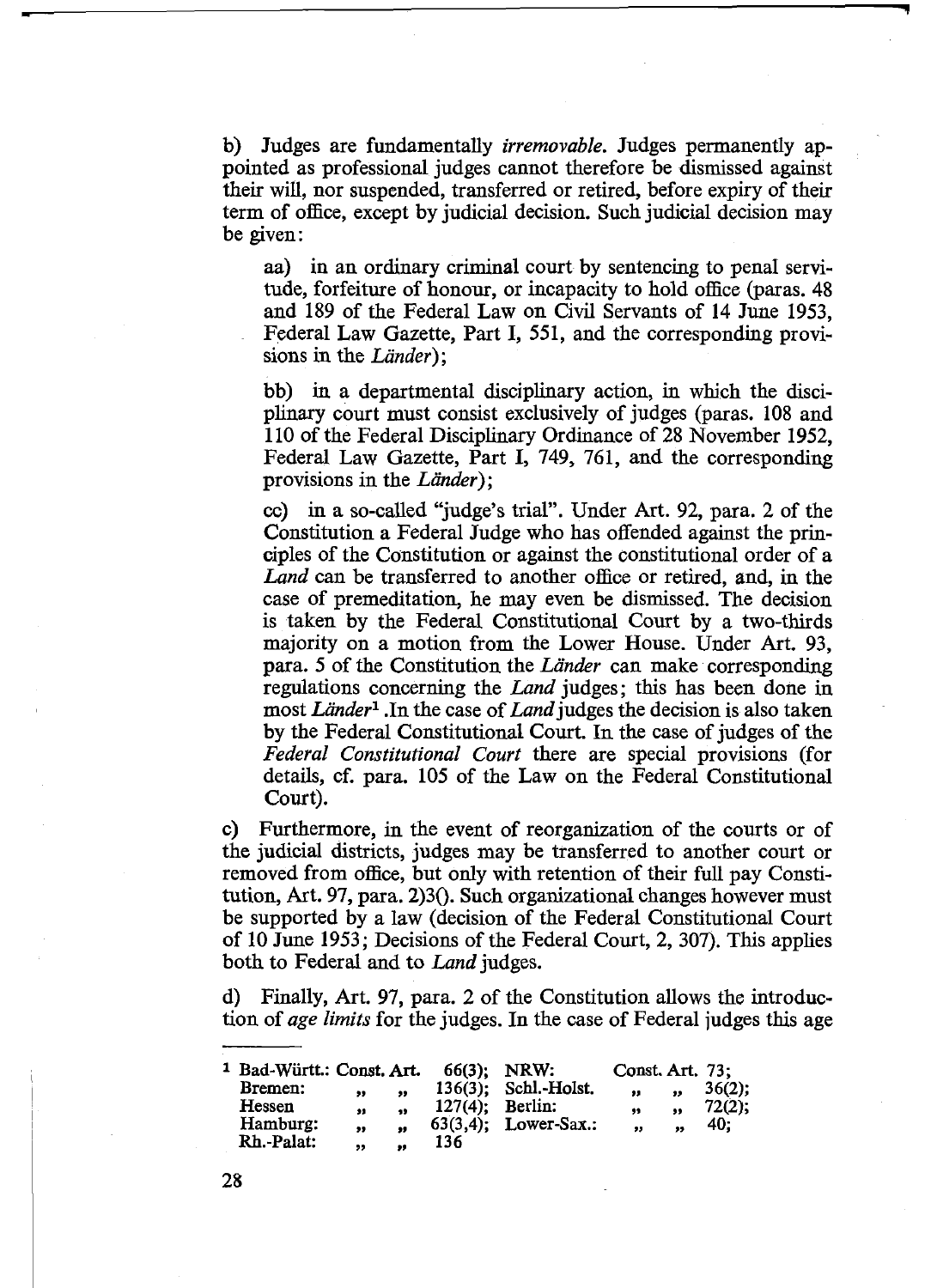limit is 68 years;<sup>1</sup> age limits introduced by the *Länder* for their judges vary between 65 and 70 years.

*2. (Subsidiary question). Have any judges in fact been dismissed in the last ten years? (Give particulars, if possible).*

According to information so far available there has been no dismissal of any Federal judge. Among judges of the *Lander* there have been eight cases, all from ordinary jurisdiction, to which indeed most judges belong. Particulars are as follows:

a) In five cases judges were sentenced to dismissal as a disciplinary measure for offences committed in the course of their duty;

b) In another case a judge was retired during an administrative investigation against him for fraudulent non-payment of fares, and was then only sentenced to a reduction of retirement pay;

c) In a further case the appointement of a judge was declared null and void since, on appointment, he had concealed the fact that he had already received a prison sentence of several months for homosexuality and had again committed homosexual offences before his appointment;

d) Finally, one judge was retired against his will because of unfitness for.duty.due to sickness.

Further to a) above, the reasons for dismissal were:

In one case, homosexuality and an uncontrolled and unworthy behaviour in human relations.

In two cases, financial unreliability: in one of these cases, unrestrained contracting of debts with most lawyers of the district and with judges of the commercial tribunal; in the other case, subsequent discovery of embezzlement of clients' moneys during the period spent as barrister before being appointed judge (this dismissal is only provisional, as the disciplinary action has not yet been legally concluded).

In one case, participation in the persecution of Jews (the man concerned was a member of the S. A. and was dispatched against his will to take part in the arrest of Jews on 9 November 1938; in the opinion of the disciplinary tribunal he should have more energetically refused to be involved.)

In one case, pro-Communist activities whilst a prisoner of war of the Russians, thus endangering his fellow-prisoners.

*3. By whom are judges promoted?*

a) As the higher Federal Courts are all courts of final instance, appointment as a Federal judge usually means the final stage in a ca-

<sup>1 &</sup>quot;Third Law on the Age Limit of Judges of the Higher Federal Courts and Members of the Federal Court of Accounts" of 28 November 1956 (Federal Law Gazette, Part I, 884).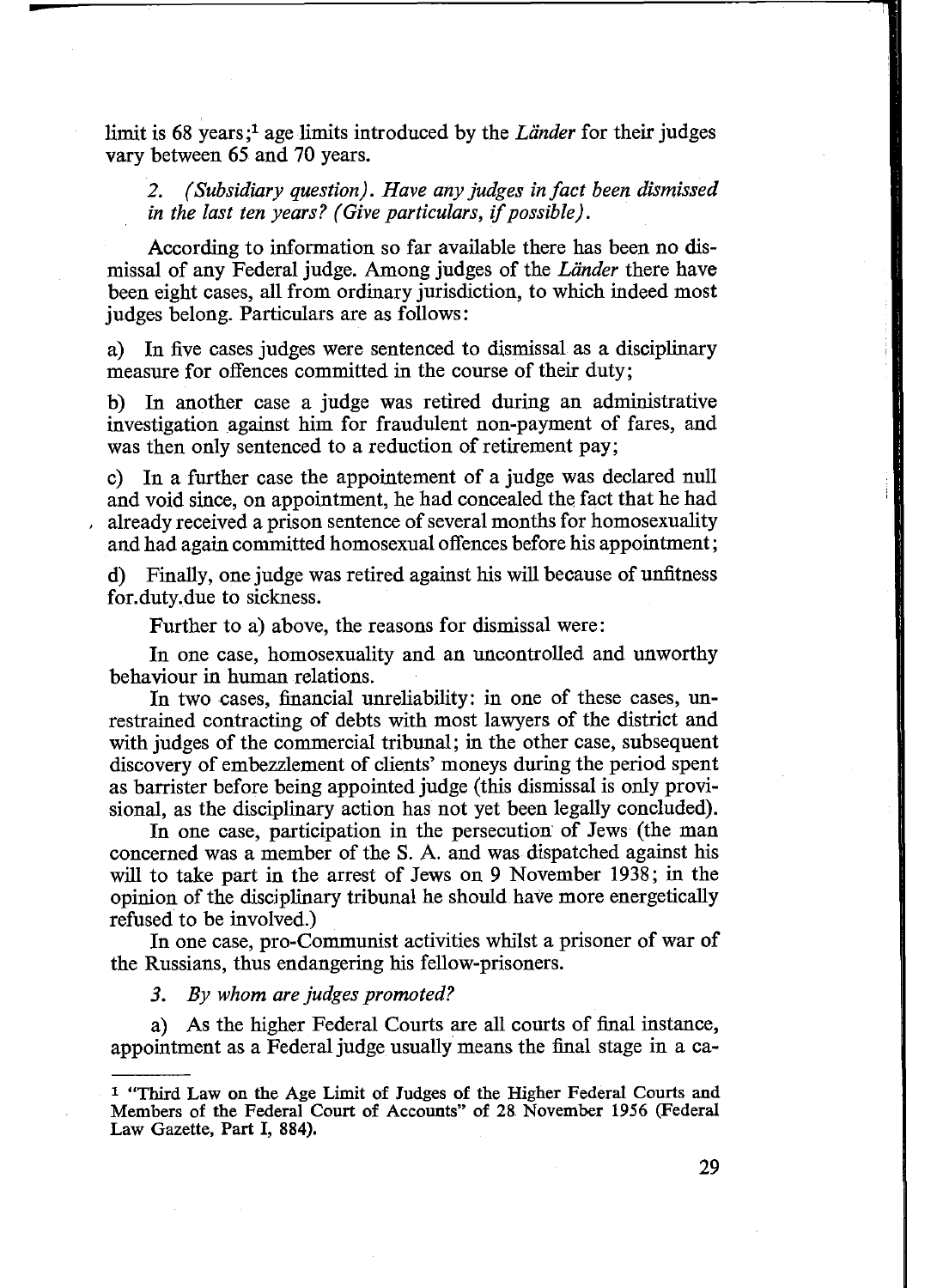reer; the problem of promotion does not exist for Federal judges. The appointment of a Federal judge as President of a Higher Federal Court, or as Chairman of one of the Chambers which deliver the judgments of these courts, is made by the Federal President on the proposal of the Federal Minister of Justice or of the competent Federal Minister, without participation of a committee for the selection of judges.

b) For the very numerous *Länder* judges promotion constitutes a major problem. The question of who promotes the judge is decided by the *Lander* laws; as a rule it is the same authority that appoints them.

4. What personal qualifications are required of *judges?* To what *extent do laymen participate in the judicial process? What professional guidance are they given?*

Some of the qualifications required of judges are so self-evident that they are explicitly mentioned neither in the Constitution nor in the Law (blameless reputation, German citizenship, knowledge of the German language).

a) For professional judges of the ordinary courts, the so-called "qualification for judge's office" is required. It is awarded following two examinations: the first examination is taken at the end of a University course of at least six semesters, and the second after practical preparation during 3<sup>1</sup>/<sub>2</sub> or 4 years in courts of justice, or training under public prosecution or barristers, or in State or municipal departments if required (Law on the Constitution of Courts, para 2). In the case of judges of the administrative tribunals, the "qualification for the higher administrative service" is sufficient; this is also awarded following two examinations, taken likewise at the end of a University course and following several years' training. In general, a candidate for a permanent appointment as a professional judge must first serve a probationary period as "Assessor".

Apart from this every judge must offer a guarantee that he will carry out his functions in a democratic spirit. Although this is not always explicitly prescribed, it is made evident by the oath to be taken by every judge and by the fact that an offence can lead to a "judge's trial" and possibly to dismissal (cf. 2 b) cc) above).

In detail:

i) All Federal judges must be at least 35 years of age. To this must be added special qualification: Judges of the Federal Court of Justice and of the Federal Labour Tribunal must both have the "qualification for judge's office" while the latter must have, in addition, special knowledge and experience in the fields of labour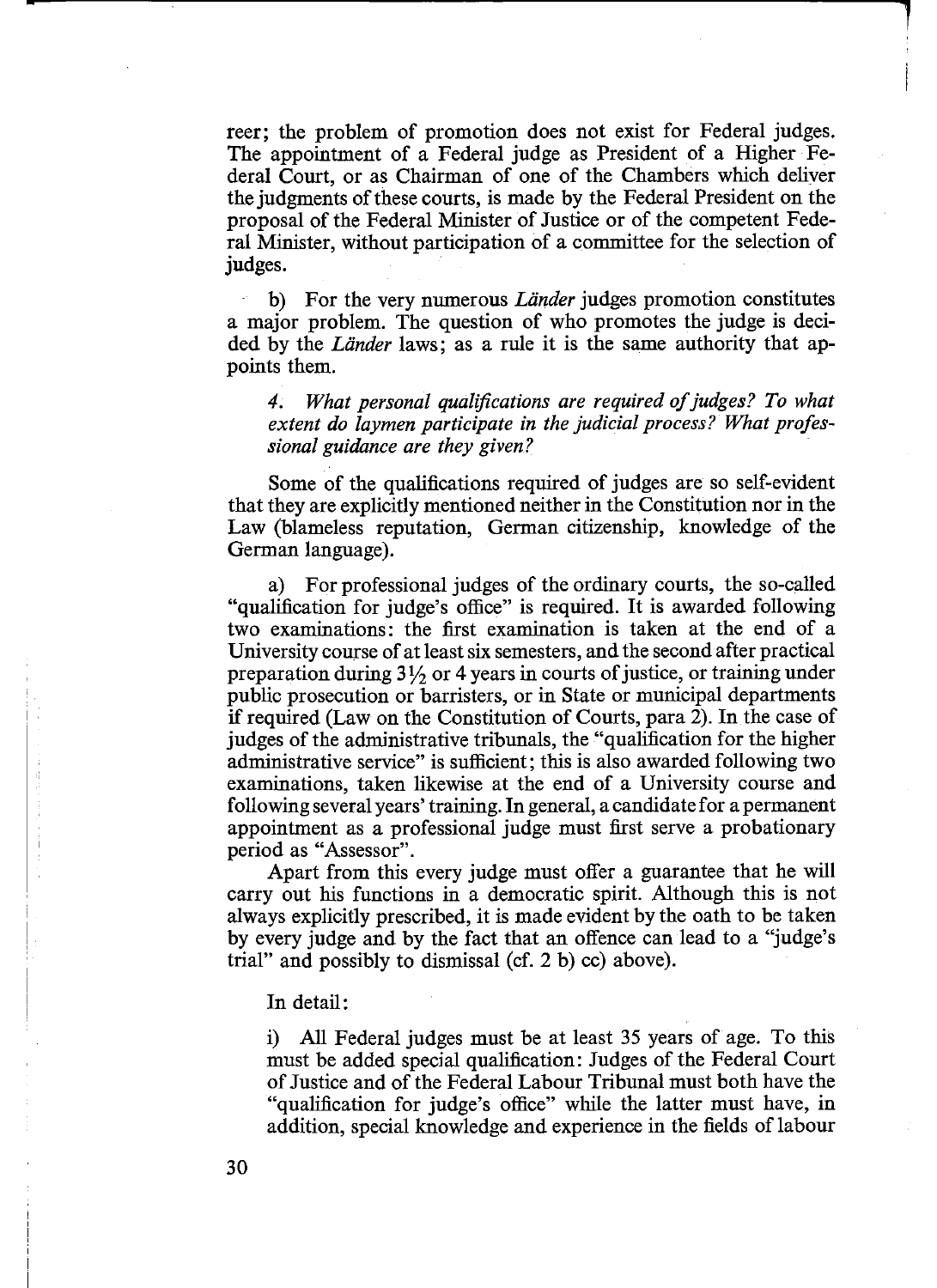law and working conditions (Law on Labour Tribunals, para. 42). In the case of judges of Administrative and Finance Tribunals concerned with public law, the "qualification for higher administrative service" is generally considered on par with the "qualification for judgeship", but special additional technical knowledge is required; thus the judge of the Federal Administrative Tribunal must have had at least three years' administrative experience, and one half of these judges must also have had three years' experience as judges in an administrative tribunal (Law on the Federal Administrative Tribunals, para. 3); in the Federal Finance Tribunal one helf of the judges must have the "qualification for judgeship", and the remainder the "qualification for higher administrative service" or three years' experience as professional members of a finance tribunal (Law on the Federal Finance Tribunal of 29 June 1950; Federal Law Gazette, 257).

ii) Similar personal and special qualifications are required of professional judges in the *Lander;* the usual requirement is the "qualification for judgeship" in the case of administrative and finance-tribunal judges this may be replaced by the "qualification for higher administrative service" and in some cases special knowledge and experience in the relevant specialized field is also necessary. Judges of labour and social tribunals of first instance form an exception: in their case it is sufficient that the candidate has acquired all-round knowledge and experience during at least five years' activity (Law on Labour Tribunals, para. 18; Law on Social Tribunals, para. 9 II).

b) Participation of laymen: In the Federal Republic laymen play an important part in the judicial process. Their participation usually takes the form of lay assessors' courts, in which lay assessors sit with the judge as full members of the court and with the same voting rights as the professional judges in reaching a verdict. Trials by jury in the Anglo-American pattern  $-$  in which a jury judges the facts alone and without participation of professional judges - are unknown in the Federal Republic.

Naturally the participation of lay assessors will occur mainly in the lower courts, which have to judge questions of fact. Consequently in the Federal Courts – which are essentially restricted, as courts of last instance, to the decision of questions of law  $-$  lay assessors will be found only in isolated cases, for instance in connection with agricultural matters<sup>1</sup> and with labour and social matters.<sup>2</sup> As against this, lay

<sup>1</sup> Federal Agricultural Judges: Para. 2 of the Law of 21 July 1953 on court procedure in agricultural matters. Federal Law Gazette, I, 667, as revised by the Law of 27 July 1957, Law Gazette I, 861.

<sup>2</sup> Federal Labour judges: paras. 41 ff. of the Law on Labour Tribunals; Federal Social Judge: paras. 38 and 40 of the Law on Social Tribunals.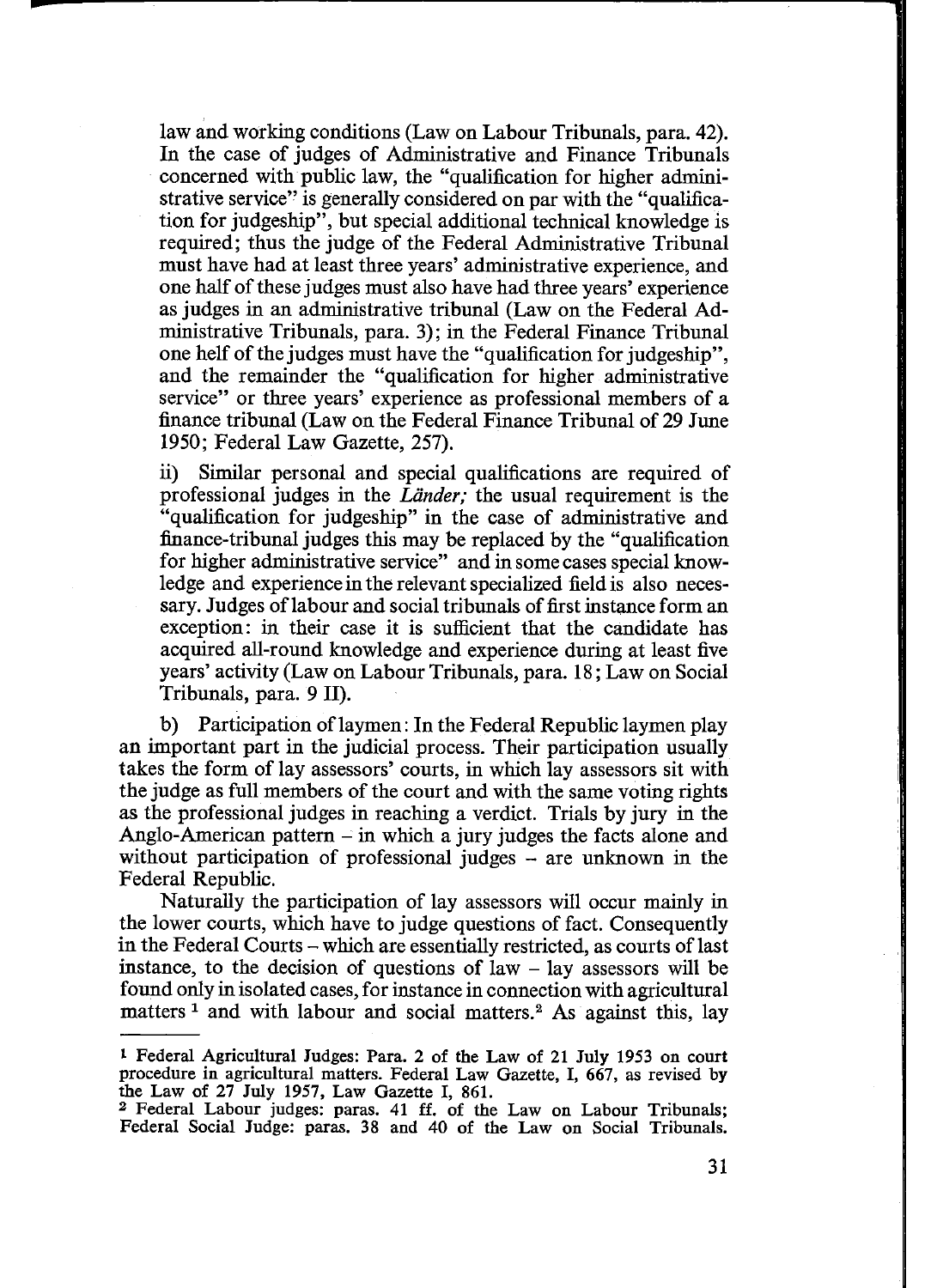assessors are used very frequently in the lower instances: apart from the lay assessors and jurors who participate in all criminal cases in the first instance and sometimes in appeals as well, mention should also be made of the judges in the commercial divisions of the *Land* courts and the judges of the agricultural tribunals. In the case of labour and social tribunals lay assessors are co-opted at all lavels. In the administrative tribunals,1 the organization of which is a *Land* matter, the participation of lay assessors is allowed for everywhere in first instance tribunals and in some cases in second instance tribunals.2 The same applies to the finance tribunals.

In one part of *Land* Baden-Wiirttemberg there exist petty courts® consisting of laymen, to try trivial offences; this cannot be dealt with here at any greater length.

The conditions governing the selection of lay assessors and the nature of their functions are as varied as their tasks. They all have to take the oath and are all, like the professional judges, independent in their functions as lay judges and subject only to law. In so far as they were selected in view of their specialized knowledge or their special understanding of the litigants' interests, they are usually appointed for several years; during their time of office they can be dismissed only under the same conditions as the professional judges. Organizations have wide-ranging rights to propose candidates for selection as lay judges; the appointment itself is made in some cases by the administration of justice or the executive department concerned, in others bu the presidents of the courts or the courts themselves. Lay assessors and jurors of criminal courts are selected according to a special procedure: the required number of lay assessors and jurors are selected every two years by a two-thirds majority of a committee of trusted persons formed at the lower court under the chairmanship of the district judge, from lists of candidates drawn up by the municipal representatives. The order of their participation in court sessions is decided by lot.

Provisions for the *training* of lay judges are not laid down anywhere. Such training is left to the political parties, private associations or the respective department of the administration. In certain circumstances it is left to the courts themselves.4

<sup>1</sup> Law on Administrative Tribunals in the *Lander* of the former US Zone of Occupation, paras. 11, 13-15. Ordinance No. 165 on Administrative Jurisdiction in the British Zone of Occupation of 15 September 1948, paras. 3 and 18.

<sup>2</sup> Reich Tax Regulations, Para. 48, and, for the *Lander* of the British Zone, Bavaria and Hessen, the corresponding *Land* regulations (Kuhn, Tax Regulations, 4th Ed., 1956; preamble to paras. 47-51 of the Tax Regulations, and Appendix 8).

<sup>3</sup> Law No. 241 (of the former land Baden-Wiirttemberg) on Petty Courts of 29 March 1949 (Government Gazette 47).

<sup>4</sup> For lay judges of social tribunals, the periodical "Social Justice" publishes a special monthly supplement, "The Social Judge".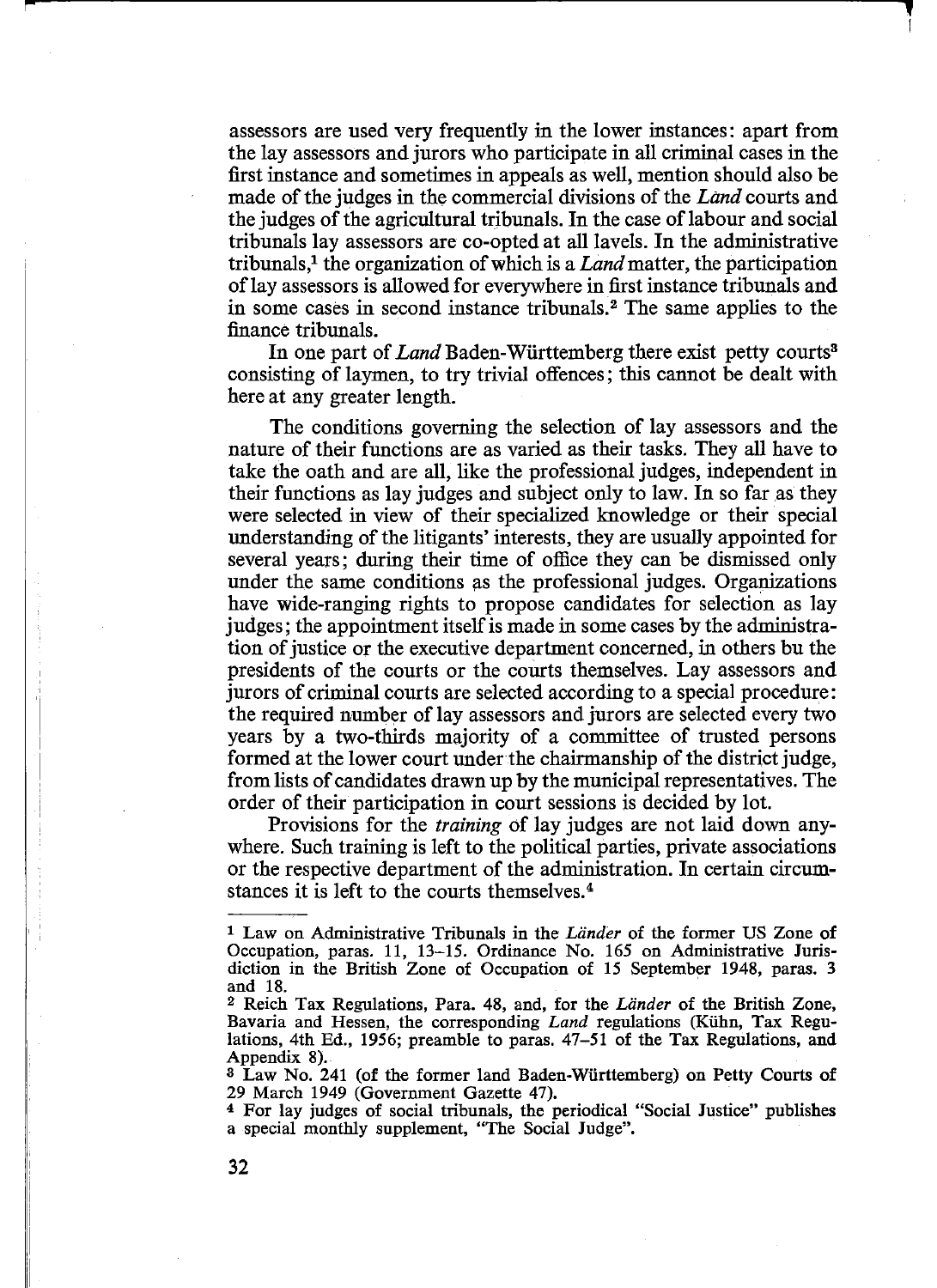*5. By what legal instruments are the conditions laid down in C (1-4 inclusive) guaranteed? Is any special procedure required to change them?*

As already stated in the introduction, the main principles of the organization of courts in the Federal Republic of Germany are laid down in the Constitution. This cannot be amended without great difficulties. The amendment procedure is dealt with in Art. 79 of the Constitution. The details of the organization of courts are mostly laid down by federal laws, which can be amended freely by the Federal legislative.

Federal laws also govern the organization of courts in the *Lander.* These courts are also subject to Federal laws and have hardly any possibility of bringing about any changes. *Lander* laws play only a subordinate part.

Federal and *Länder* laws, however, must remain within the framework of the Constitution and the Federal Constitutional Court can inquire whether they agree with its provisions. Should the Federal Constitutional Court's findings be in the negative, the court shall declar the contested provisions to be null and void.1

<sup>1</sup> In one case the Federal Constitutional Court has already denied the quality of court a special administrative court set up by Federal law (the Grievance Committees under the Law for Immediate Relief), and declared null and void that part of the law that related to it (judgement of 9 November 1955 - Decisions of the Federal Constitutional Court, *4,* 331). In a number of other cases the Federal Constitutional Court has examined attacks against the constitutionallity of laws, but rejected them as groundless; thus in the case of the divisions for building-land matters at the *Lander* courts, which decide with the co-operation of administrative judges on the legality of expropriations and the fairness of compensation (Decisions of the Federal Constitutional Court, 4, 387; with reference to the medical professional courts of Lower Saxony, see Decisions of the Federal Constitutional Court, 4, 74).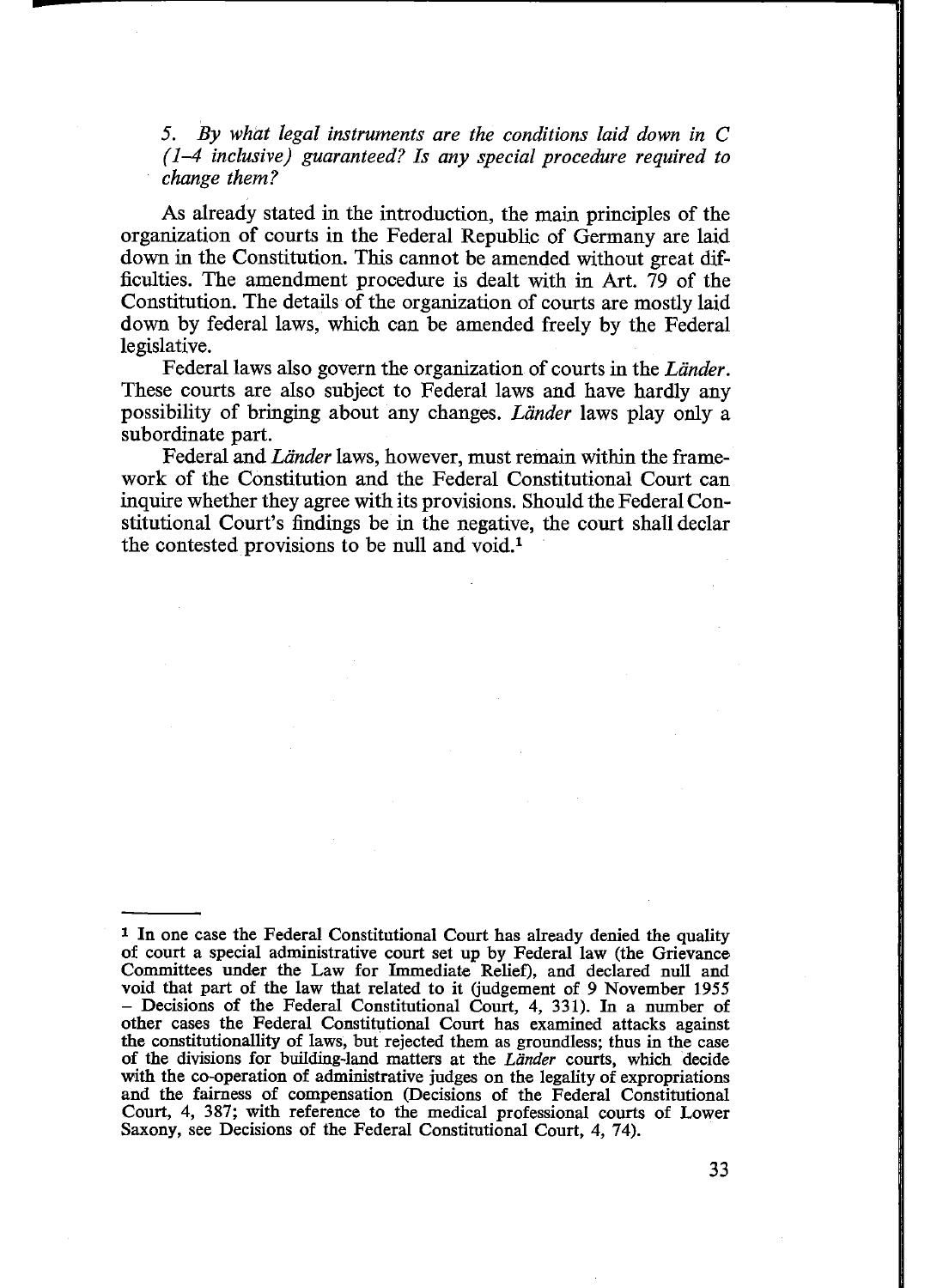### **D. THE LEGAL PROFESSION AND THE LAW**

٦

### <span id="page-30-0"></span>**Introduction**

The legal profession has two essential functions:

1) As counsel, a lawyer has the task of representing the individual vis-a-vis the State, of asserting the individual's rights before the State's courts, and - in criminal matters - of affording the individual the protection of the law against the State authorities (i.e. the Prosecution).

At the same time, however, the lawyer is always "called upon to co-operate in the administration of justice" and is therefore always responsible to justice and responsible for justice.

This double role of the lawyer makes it particularly difficult, but also urgently necessary, to regulate the legal profession by law. In his role as counsel for the individual, the barrister needs the entire protection of the law; as a collaborator in the administration of justice he must satisfy public demand for special integrity in the fulfilment of his functions.

In Germany, seen in the light of the historical development of German law, the lawyer has always appeared to be much more of an auxiliary of the court than he is in other countries. In the field of civil matters, which is by far the more important, the use of a lawyer is compulsory; representation of the parties by a lawyer is not only recommended by expediency, it is required by law.

2) The marginal notes refer to a) the prescription of the Wurttemberg-Baden Lawyers' Regulations of 4 March 1948 (Official Gazette, p. 101), quoted here as an example of the current Lawyers' Regulations of the various *Lander* ("L. R.") which are identical in their essentials and b) a draft of Federal Lawyers' Regulations ("Draft").

#### <span id="page-30-1"></span>**Admission, Supervision and Expulsion**

*1. What person or body is responsible for admission to, supervision of, and expulsion from, the practising legal profession?*

a. The granting, refusal, and withdrawal of admission rest with the competent *Lander* departments of justice, i.e., according to the Federal principle, they are matters for each *Land* Government.<sup>1</sup> The professional body of lawyers, viz.: the committee of the local lawyers' association, has an advisory role which in individual cases has the practical effect of equal standing.

**<sup>1</sup> L. R. para. 3. Draft, para. 20.**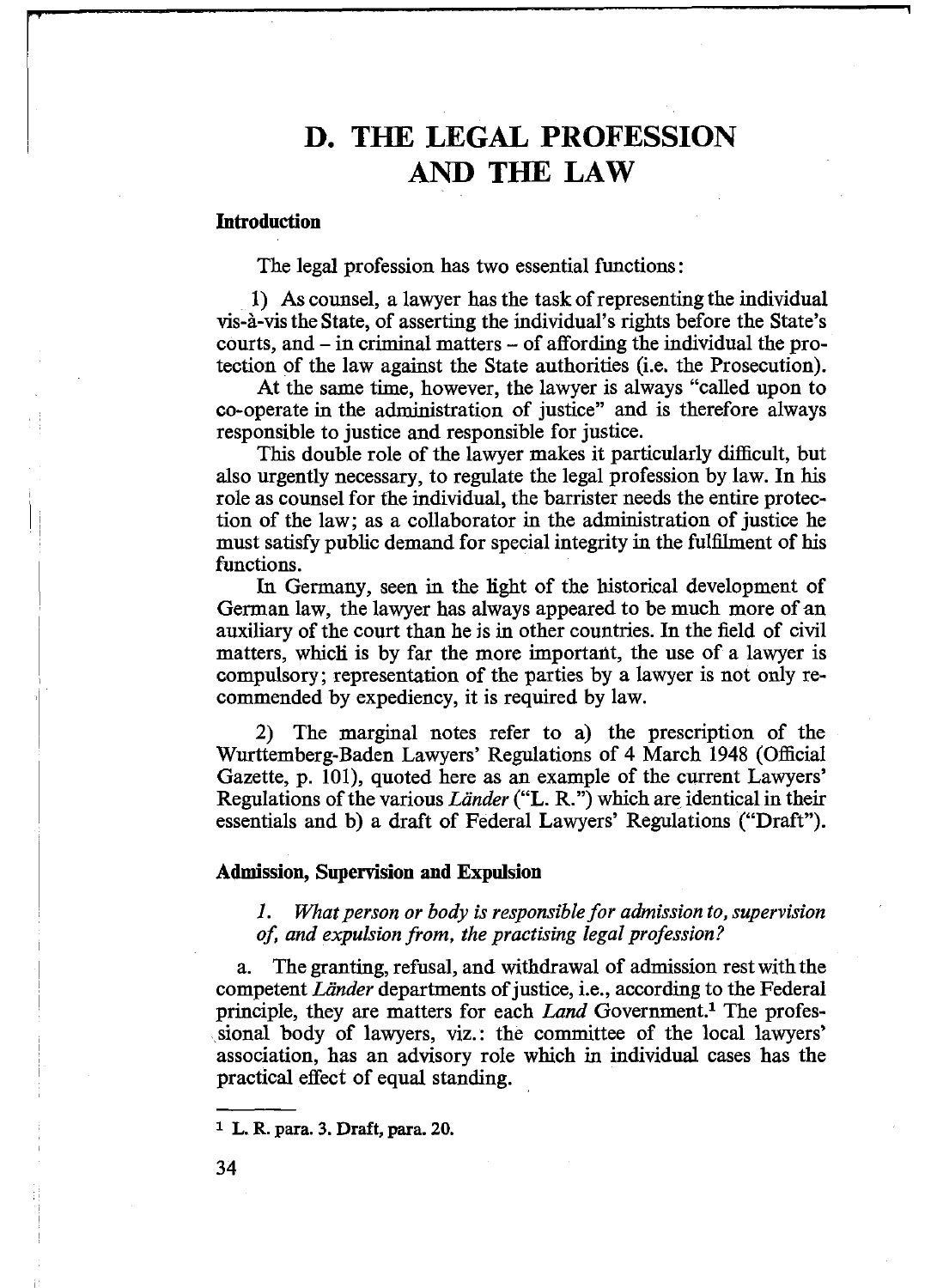A candidate who has fulfilled cartain conditions has a legal claim to admission to the legal profession.1 Decisions of the State on an admission are open to review by the administrative tribunals upon request of the candidate.2 (The regulations under consideration provide for review by a court of honour.)

b. Supervision proper rests with the lawyers' association.3 It is exercised on the one hand by the committee elected by the lawyers' association and on the other by the courts of honour which exist within the same associations.

According to the present state of the law these courts of honour consist of members of the committee of the lawyers' association and meet in accordance with a special procedure.4 The courts of honour can punish violations of professional duty with warnings, reprimands and fines.<sup>5</sup>

Suspension can only be pronounced by the courts of honour, except when prohibition to exercise the profession is a necessary consequence of a sentence awarded in an ordinary criminal court or the result of fraudulent admission.

*2. What factors (if any), other than the professional ability and moral rectitude of the lawyer in question and the extent to which the supply of lawyers is adequate to the demand, are allowed to influence the decisions made by the person or body mentioned in D. 1 above?*

As quite rightly indicated in the question, the factors that play a decisive part in the measures mentioned in D. 1 above are first of all professional ability (insufficient background, physical and mental unsuitability) and moral rectitude (previous convictions, punishable behaviour, violation of professional duty;<sup>6</sup> refusal of admission because the candidate is deprived by a court order of full control over his property also comes under this heading).

Apart from reasons of this kind, admission can be refused or withdrawn if the candidate carries out activities that are irreconcilable with the character and dignity of the legal profession,<sup>7</sup> furthermore such admission is basically impossible if the candidate is a judge or a civil servant.<sup>8</sup>

These rules, and especially the first mentioned, help to settle the question of employed lawyers, which will be referred to again later. Admission of a lawyer is impossible if he works - even in a legal and advisory capacity - exclusively for his employer without having an

4 L. R. para. 67. Draft, para. 104.

7 Draft, para. 19 (8a, 10).

<sup>1</sup> L. R. para. 4, sub-paras. 1, 4. Draft, para. 18.

<sup>2</sup> Draft, para. 23, 49. ,

<sup>3</sup> L. R. para. 49. Draft, para. 86-87.

<sup>5</sup> L. R. para. 63. Draft, para. 116.

<sup>®</sup> L. R. para. 5 ff. Draft, para. 19.

<sup>8</sup> L. R. para. 5(4).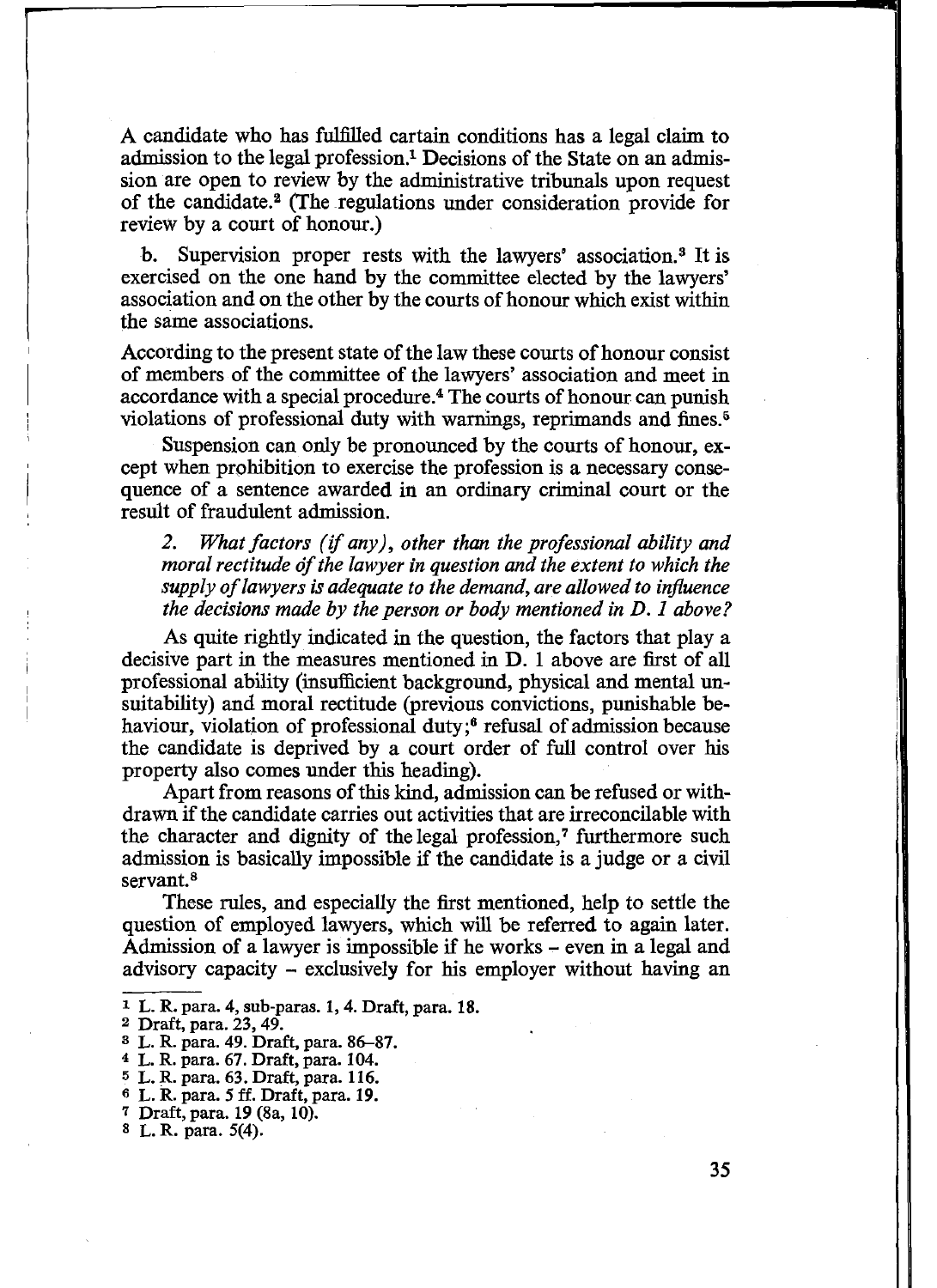additional opportunity of working as an independent lawyer. This stresses the necessity of independence of the lawyer from his client.

**1**

The future regulations provide furthermore that admission will be refused if the candidate has been guilty of behaviour that shows him unworthy to exercise the profession of lawyer<sup>1</sup> or if the candidate has behaved in such a way that there are grounds for concern *lest,* as a lawyer, he may endanger the administration of justice or the interests of the litigants.<sup>2</sup>

The general terms in which these grounds for refusal of admission are formulated leave considerable discretion to the State, but this is compensated by the possibility of legal review by a court of honour.3

For admission to an individual court  $-$  which must be obtained in addition to admission to the legal profession generally<sup>4</sup> – there are certain secondary rules to be observed in connectionwith residence and physical presence (maintenance of a domicile and an office; arrangements for a *locum tenens* when absent, etc.).5

It should be stressed that the question of the supply of lawyers does not influence the decisions mentioned in D. I.6 This principle is stated explicitly in the current legislation and in the draft regulations under consideartion.7

### <span id="page-32-0"></span>**Limitations of Freedom to Represent Clients**

*3. Subject to what limitations, directly imposed by the law or indirect (as, for example, by the threat of a diminution in his future practice) is a lawyer free to advise his client and to plead on his behalf in judicial proceedings?*

a. There are limitations imposed by the professional obligations laid down by law, and in some cases their violation can be a punishable offence. Under these limitations a lawyer may not accept a brief - if disloyal behaviour is imputed to him;

- if he has already advised or represented another party with opposing interests in the same case;8

- if he has already taken part in the same case as judge or as representative of State interests.

The future Lawyers' Regulations shall provide in addition for the explicit rule that a lawyer must return a brief if he was to be tied by his client's instructions to such an extent that he would lose the freedom

<sup>1</sup> Draft, para. 19(5).

<sup>2</sup> Draft, para. 19(6).

<sup>3</sup> Draft, para. 23.

<sup>4</sup> L. R. para. 14-15.

<sup>5</sup> Draft, para. 32.

<sup>®</sup> L. R. para. 4(a).

<sup>7</sup> Draft, para. 18(2), paras. 19, 32(2).

<sup>8</sup> L. R. para. 31, Draft, para. 57.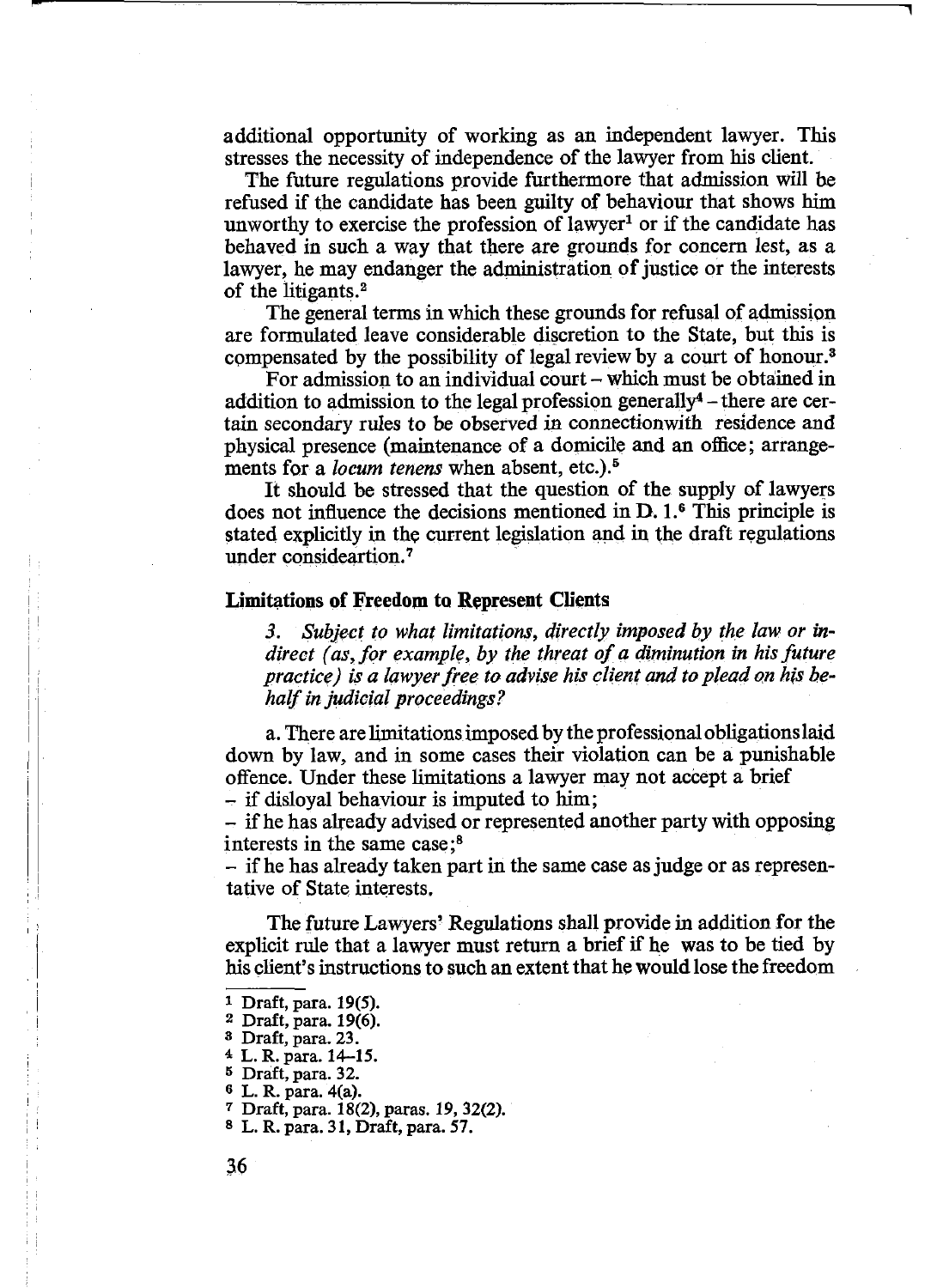of acting according to his duty - a rule already contained implicitly in the general principles of the profession.<sup>1</sup> In this connection there is a provision that a lawyer may not take charge of a case if he stands in a permanent professional relationship with his client (Lawyers' Regulations of 1 July 1878). This prohibition affects the legal advisers *(Syndikusanwalte)* of firms etc. referred to above. A lawyer whose contractual relationship with his employer still allows him to practice as an independent lawyer and who thus may be admitted in spite of the limitations quoted at D. 2 above, may not however represent his employer *in court,* because in court a lawyer's independence from his client is particularly important.

b) A limitation regarding appearance in court is contained in para. 78 of the Code of Civil Procedure, according to which the parties in civil cases before the *Lander* courts and all courts of higher instance must be represented by a lawyerwho has been admitted to the respective court.

c) In criminal matters there is no such geographical limitation. But here again the court may forbid a lawyer to undertake the defence if he is strongly suspected of having been involved in the alleged offence, if the lawyer is himself to be material witness and finally - in accordance with the general rules of the profession  $-$  if it is to be feared that, through the defence of other accused, the lawyer may find himself in a conflict of interests (Code of Criminal Procedure, para. 138).

Special problems - particularly in connection with political offences, as, for example, treason trials – arise out of the political and constitutional confusion which still exists between West and East Germany. West German courts have had to deal in particular with the question whether lawyers from the Soviet-occupied zone could appear before West German courts as defence counsel in trials for political offences. The problem is that, although lawyers of the Soviet zone are "lawyers admitted to a German court" according to the letter of the law, both parts of Germany have already moved, so far apart politically that, for instance, treason may well have been committed to the advantage of the one and to the disadvantage of the other part. The Federal Court of Justice, in such a case, has ordered the exclusion of an East-Zone lawyer from the defence, pointing out the urgent need of secrecy in such trials and the necessity of finding a solution to the problems which result from the "unnatural condition of the division of Germany" (Decisions of the Federal Court of Justice in Criminal Matters, 8-194).

d) Indirect restrictions can never be entirely eliminated by legislation. It will always be a matter for the personality of the individual lawyer

<sup>1</sup> Draft, para. 57(2).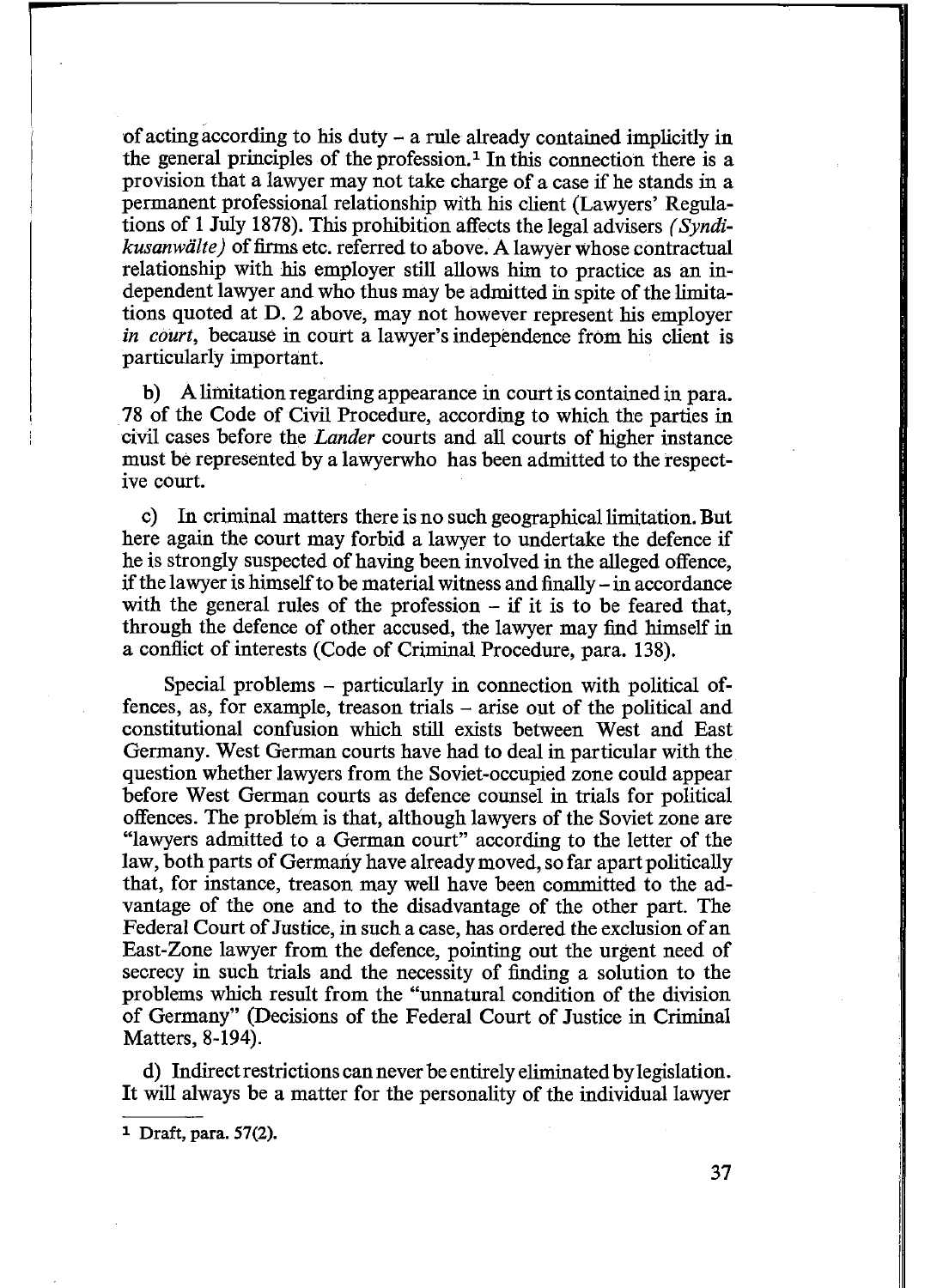to protect himself against such indirect restrictions. However, they are always looked upon as wrongs, and in certain circumstances even as punishable wrongs.

**1**

#### **Refusal to Represent Clients**

*4. Under what circumstances is a lawyer permitted to refuse to accept or to relinquish a brief from a client?*

A lawyer can always refuse to accept a brief without stating a reason.1 It may be his duty to accept a brief only if he is assigned to a party by the court (e.g. under legal-aid arrangements). However, the lawyer must inform the defendant immediately of his refusal in order not to cause him any prejudice.2 According to German professional custom, a lawyer can likewise in principle relinquish a brief, even without an important reason, but he still has the duty not to withdraw from the case untimely, and to abstain from doing anything that might perjudice the interests of his client.

<sup>1</sup> L. R. para. 30. Draft, para. 56, 59, 60.

<sup>2</sup> L. R. para. 30. Draft, para. 56(2).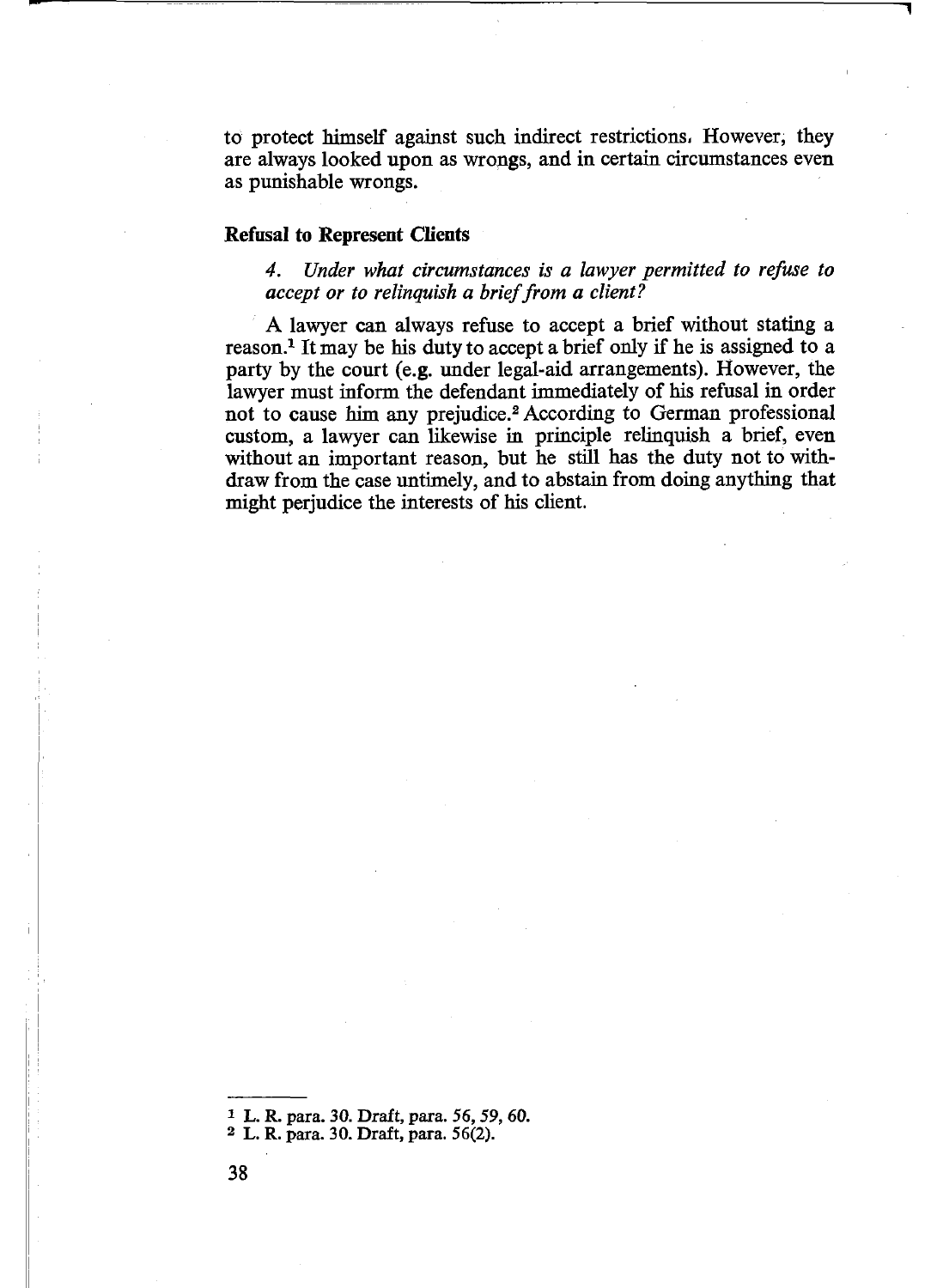### **E. THE INDIVIDUAL AND THE LEGAL PROCESS**

### <span id="page-35-0"></span>**Right to be Heard and Represented by Lawyer**

*w*

*1. To what extent has the individual citizen a right to be heard on all matters, however determined, in which his life, liberty or property are concerned?*

The right to be heard by a court is laid down in the Constitution. According to Art. 103, para. 1 of the Constitution, "every individual has a right to a fair hearing before a court". This applies to all court cases, whatever their kind, and whatever may be the subject of the case. (This applies furthermore to all cases before administrative tribunals, at least when it is a question of deprivation or limitation of rights and privileges.)

A fair hearing means the constitutionally guaranteed right of both parties to be heard during the trial, and to hear the arguments of the opposing party.

In a case of violation of the right to a fair hearing, when all the normal judicial remedies as provided by law have been exhausted in vain, there remains the possibility of lodging a Constitutional complaint with the Federal Constitutional Court, which can cancel the judgment on that ground.

*2. To what extent has the individual citizen the right to legal advice and representation in the matters mentioned in E. 1 above?*

a) *Legal representation.* In *civil disputes* before the *Land* courts and all higher courts, the parties *must* be represented sith full powers by a lawyer licensed by the competent court (trial with legal representation Code of Civil Procedure, para. 78, 1). Where representation by a lawyer is not compulsory, for instance before the lower courts *(Amtsgerichte),* the parties *may* be represented with powers of attorney by any person capable of sueing and being sued (Code of Civil Procedure, para. 79).

In *criminal cases* the accused can use the services of a counsel of his choice at all stages of the trial (Code of Criminal Prodecure, para. 137). The selected counsel have to be licensed lawyers or lecturers in law at German Universities. Other persons may only be selected with the approval of the court (Code of Criminal Procedure, para. 138). In certain important cases the assistance of counsel is *obligatory* and if none is chosen by the accused, the President of the court appoints one *ex officio* (Code of Criminal Procedure, paras. 140, 141, 145). The absence of a defence counsel in such cases is an absolute ground for revision and leads to the annulment of the sentence (Code of Criminal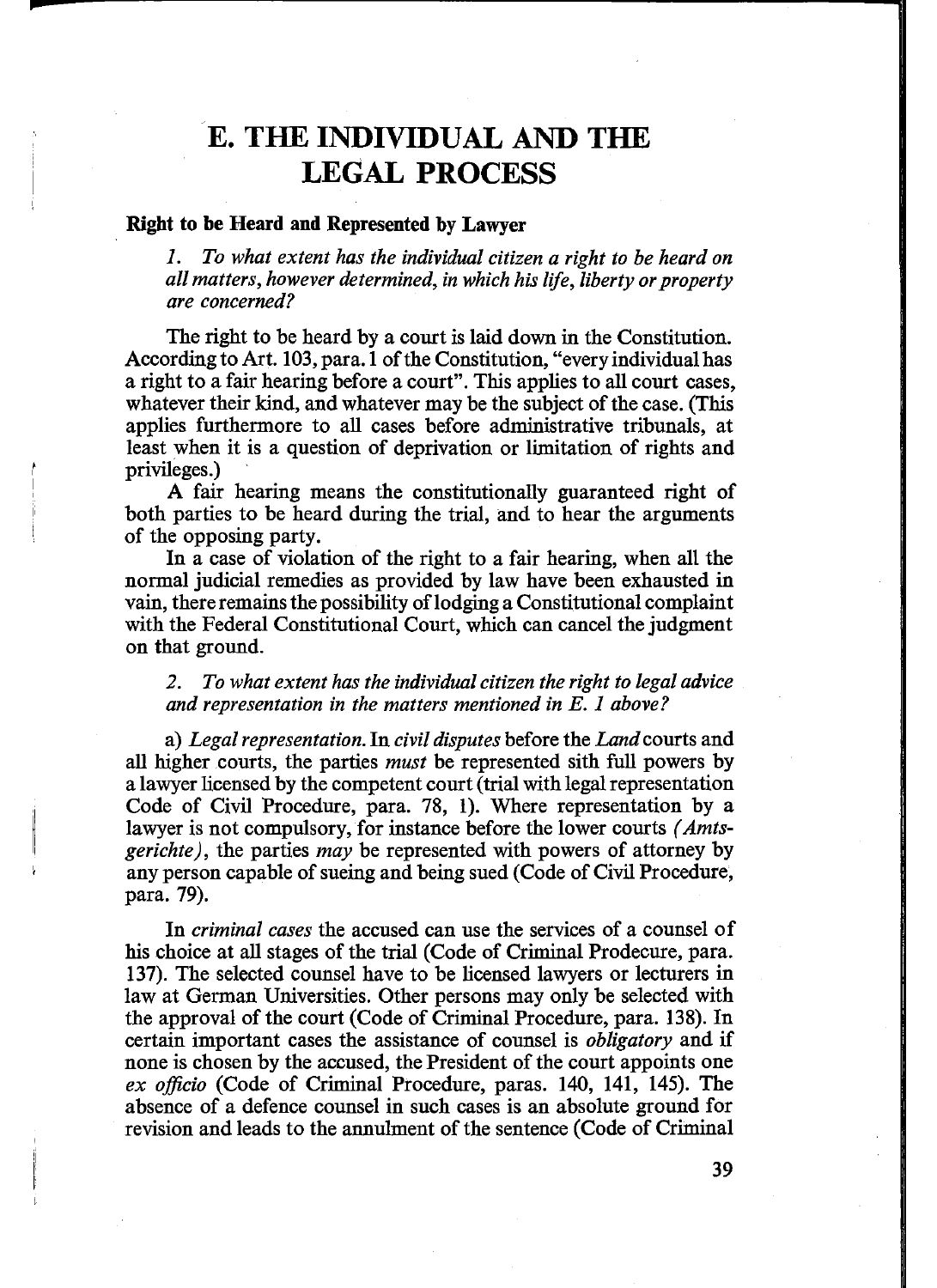Procedure, para. 338, 5). The wife or husband and the legal counsel of the accused must be admitted to the trial, and heard, if this is requested (Code of Criminal Procedure, para. 149).

In cases before the *administrative tribunals* the parties may be represented at all stages of the proceedings; representation is obligatory before the *Lander* Labour Tribunals and the Federal Labour Tribunal (Law on Labour Tribunals, para. 11).

Before the Federal Constitutional Court the parties may be represented at all stages by a licensed lawyer or by a University professor; in oral proceedings they must be so represented (Law on Federal Constitutional Court, para. 22).

b) *Legal advice.* The advising of the individual in a court case is essentially the task of his legal representative but does not concern the court, since the imparting of legal knowledge or advice on the one or the other party is incompatible with the court's duty of impartiality and objectivity. Without prejudice to this principle, the Code of Civil Procedure (para. 139) states with respect to civil cases that the President of the court must see that the parties acquire full information on all important facts and make all the relevant motions, and in particular that they supplement any insufficient information on the alleged facts and produce evidence. To this end, and as far as necessary, he has to discuss the circumstances of the case with the parties from the factual and the legal points of view, and ask them questions. He has further to point out to them the serious aspect of the issues to be considered, as seen from the official point of view.

This provision has been called the Magna Charta of Civil Procedure. With the addition of peculiarities that are incident to the individual procedures, it applies to all other court proceedings as well (e.g. Law on Labour Tribunals, para. 46; Law on Social Tribunals, paras. 106, 112, 202; Law on Administrative Tribunals, para. 34; Law on the Federal Constitutional Court, para. 26). Apart from that certain forms of legal advice are widely prescribed, as for instance on available legal remedies, and in criminal procedure, advice to the accused on any changes of the legal point of view (Code of Criminal Procedure, para. 265).

*3. To what extent is the right (if any) under E. 1 affected, if the individual has not the material means to secure the legal advice or representation necessary?*

The rules of Court Procedure generally contain a provision that legal advice and legal representation will not be affected by poverty. An indigent party will be granted legal aid and  $-$  under certain conditions  $$ will be assigned a legal representative, usually an attorney, to protect his interests free of charge (Code of Civil Procedure, paras. 114 ff.; Law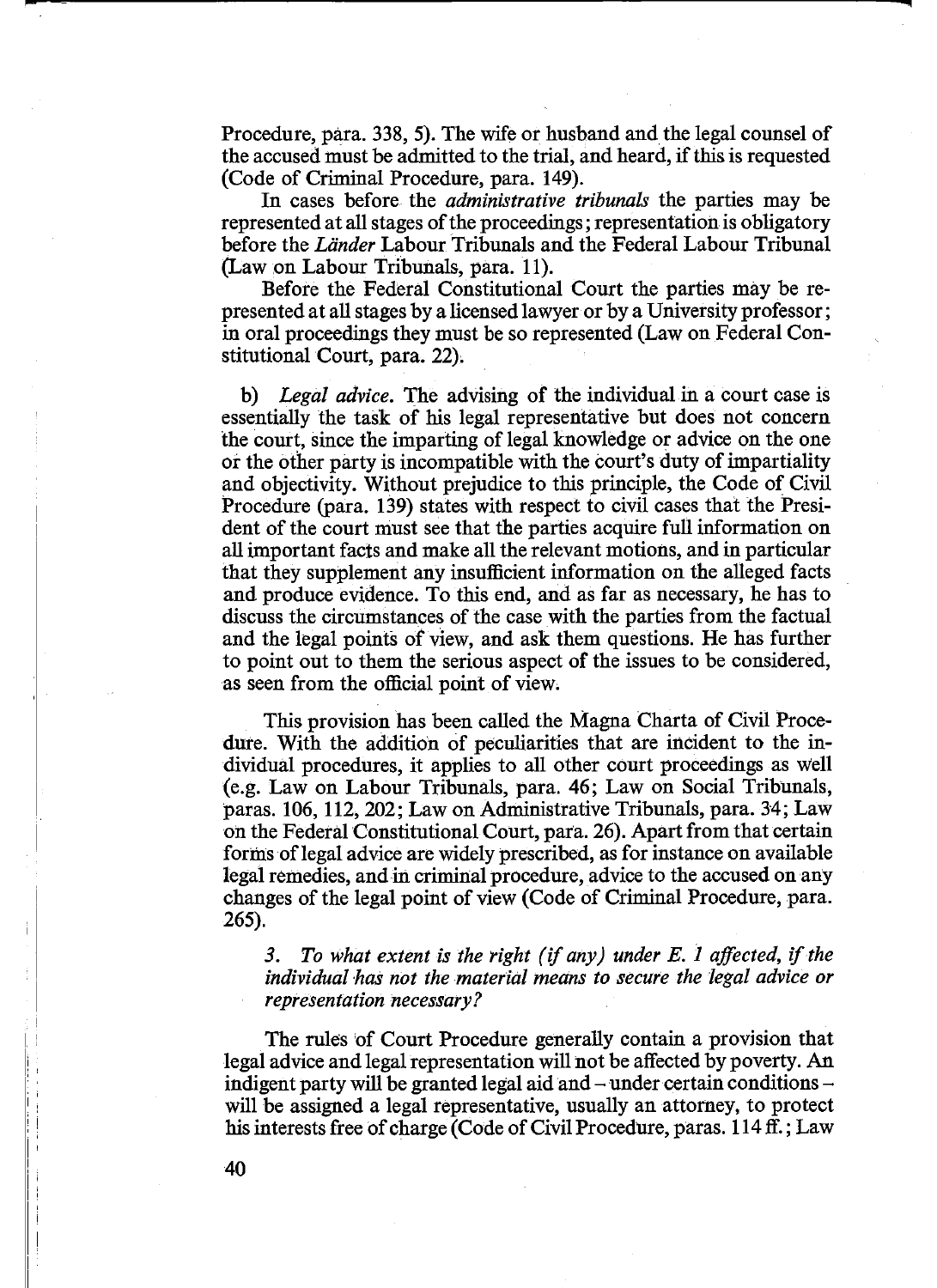o n Labour Tribunals, para. 11a; Law on Social Tribunals, paras. 183 202; Law on Administrative Tribunals, para. 133; British Military Government Ordinance 165, para. 107). In criminal procedure, in certain circumstances, the accused has the right to request counsel irrespective of his financial means (Code of Criminal Procedure, paras. 140, 141). Expenses are refunded in proceedings before the Finance Tribunals (Regulations for Lawyers, para. 319). In gratuitous proceedings before the Federal Constitutional Court reimbursement of necessary expenses may be made (Law on the Federal Constitutional Court, para. 34).

In cases where the granting of legal assistance to indigent persons, including the assigning of a counsel when necessary, is not explicitly laid down by law, the admissibility of such assistance is (nferred from the equality clause of Art. 3, para. 1 of the Constitution Diecisions of the Federal Constitutional Court, 2, 336 ff., 340 f.).